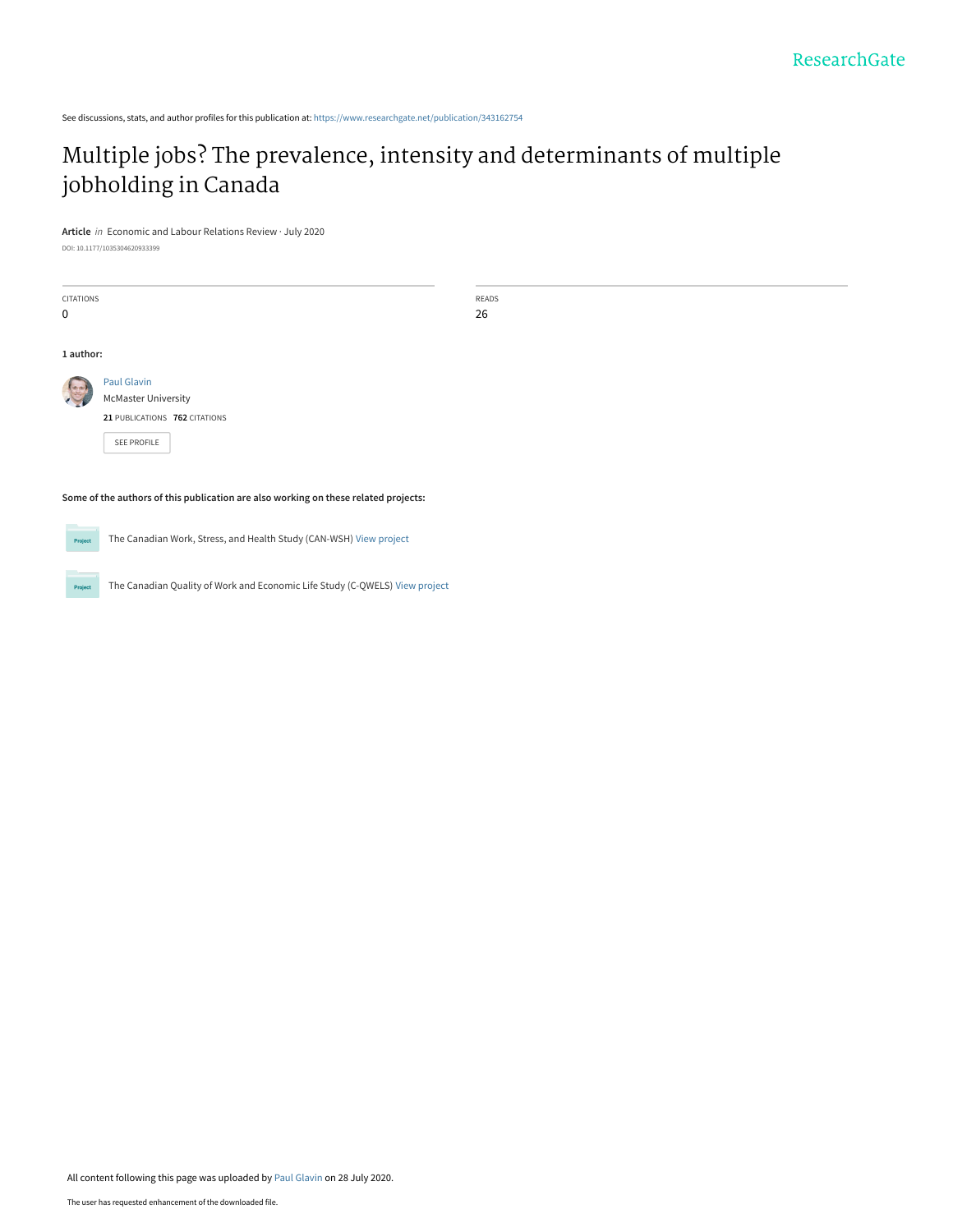# **Multiple jobs? The prevalence, intensity and determinants of multiple jobholding in Canada**\*

Paul Glavin *McMaster University*

# *Citation for final published version:*

Glavin, P. (2020). Multiple jobs? The prevalence, intensity and determinants of multiple jobholding in Canada. *The Economic and Labour Relations Review*. https://doi.org/10.1177/1035304620933399

\* Direct all correspondence to Paul Glavin, Department of Sociology, McMaster University, 1280 Main Street West, Hamilton Ontario, L8S 4M4. Email: glavinp@mcmaster.ca.

Word count (including all materials): 8,404

The research on which this article is based was funded by the following grants: Government of Canada, Canadian Institutes of Health Research, MOP-102730 and the University of Toronto Tri-Council Bridge funding (Scott Schieman, PI).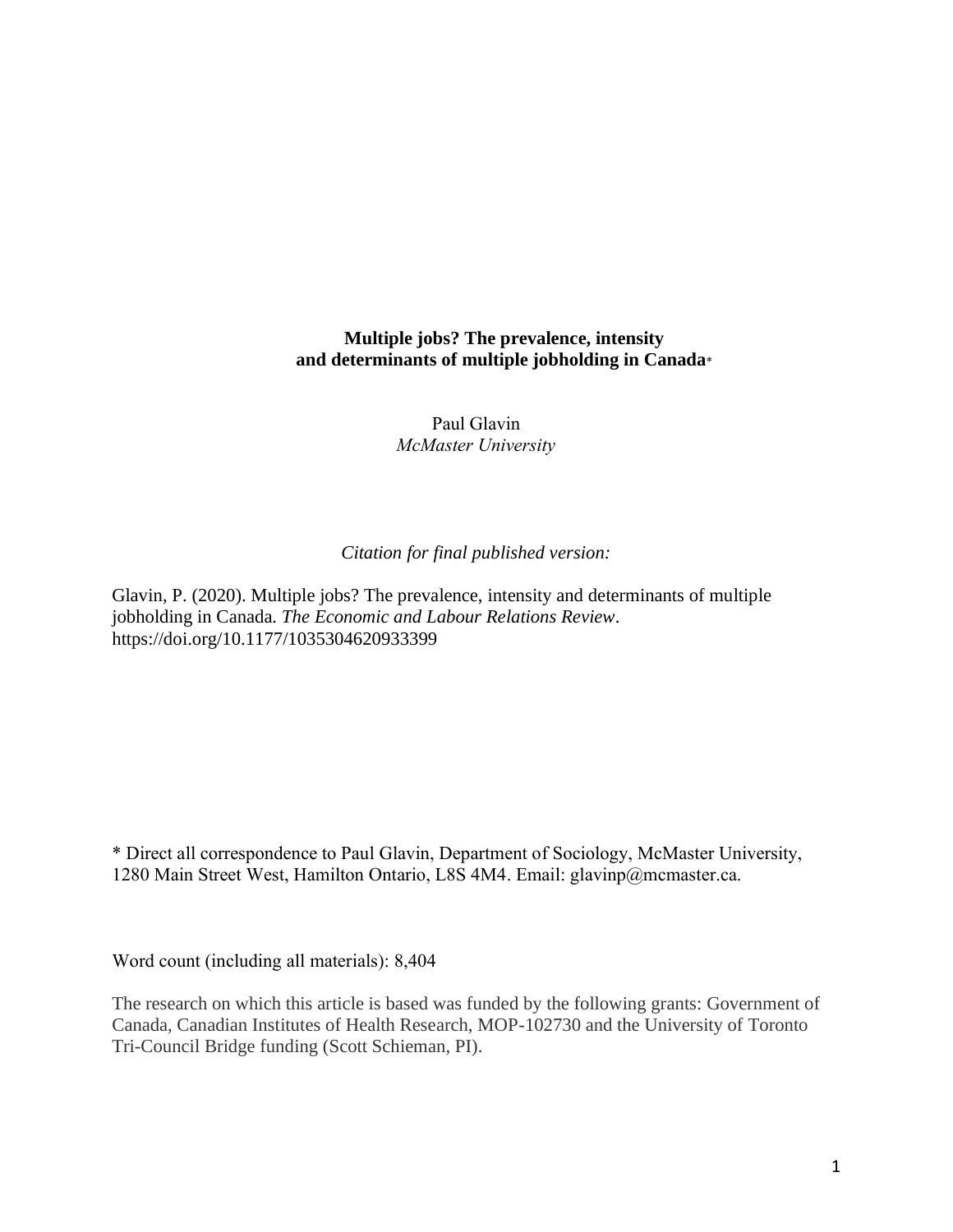# **Multiple jobs? The prevalence, intensity and determinants of multiple jobholding in Canada**

# **Abstract**

While traditional labour market estimates indicate little change in the proportion of workers holding multiple jobs in North America, survey instrument deficiencies may be hiding more substantial growth driven by the gig economy. To address this possibility, I test a broader measure of multiple jobholding to examine its prevalence in the Canadian workforce based on two national studies of workers (2011 CAN-WSH and 2019 C-QWEL studies). Almost twenty percent of workers in 2019 report multiple jobholding—a rate that is three times higher than Statistics Canada estimates. While multivariate analyses reveal that the multiple jobholding rate in 2019 was thirty percent higher than in the 2011 CAN-WSH study, multiple jobholders in 2019 were less likely to report longer work hours in secondary employment. Analyses also reveal that having financial difficulties is consistently associated with multiple jobholding in 2011 and 2019. Collectively, these findings suggest that while the spread of short-term work arrangements has facilitated Canadians' secondary employment decisions, for many workers these decisions may reflect underlying problems in the quality of primary employment in Canada, rather than labour market opportunity. I discuss the potential links between multiple jobholding, the gig economy and employment precariousness.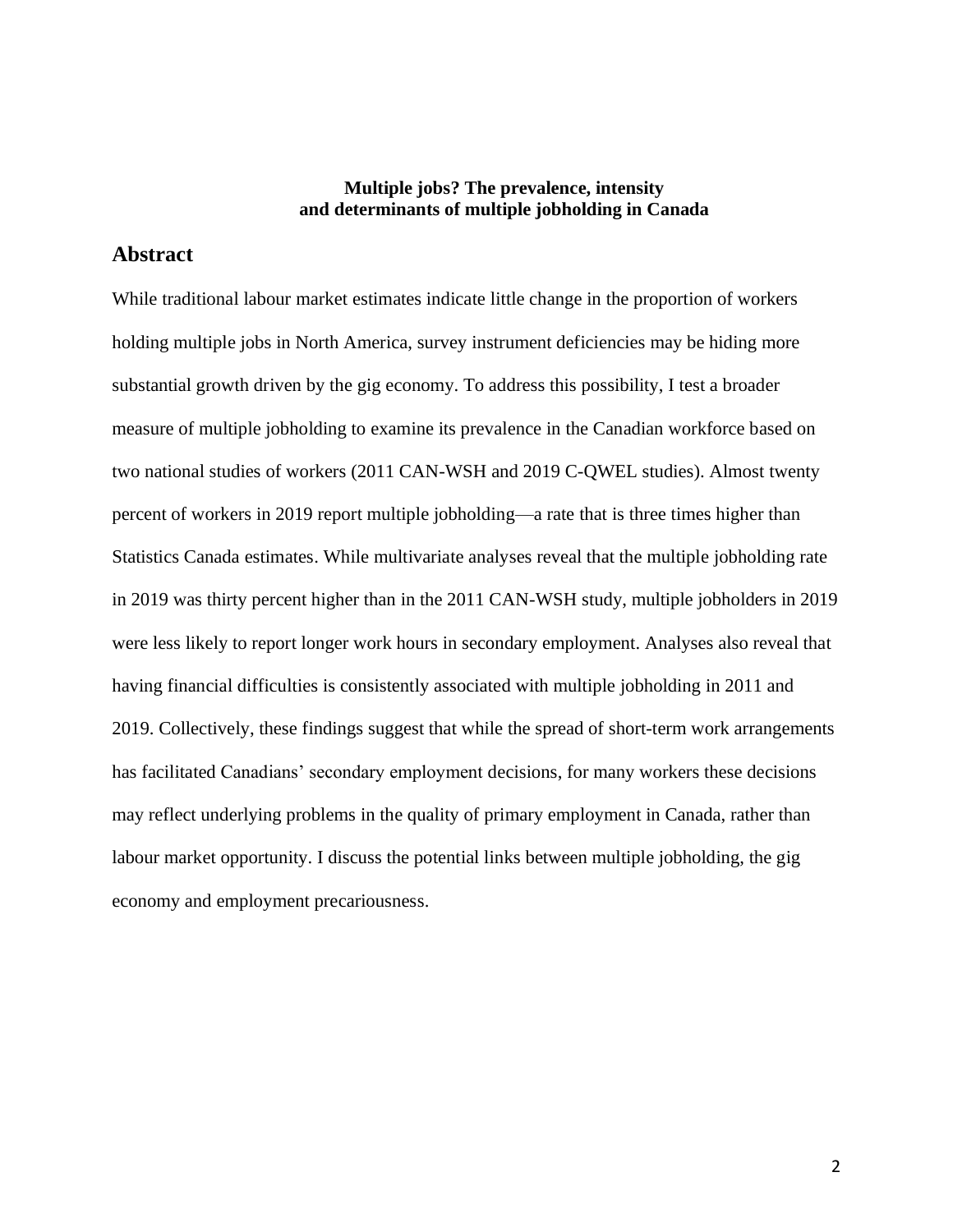## **Multiple jobs? The prevalence, intensity and determinants of multiple jobholding in Canada**

# **Introduction**

This paper examines the prevalence, intensity and determinants of multiple jobholding (MJH) over the last decade in Canada. While traditional labour market estimates indicate only a slight increase in MJH rates in recent decades (Fulford and Patterson, 2019), some suggest survey instrument deficiencies may be hiding more substantial growth driven by the expanding gig economy (Abraham and Amaya, 2018; Jeon, Liu and Ostrovsky, 2019). A frequently heralded advantage of flexible gig work arrangements is that they entail fewer barriers to entry for workers; however, the flexibility and sporadic nature of gig work may result in its underestimation (Bracha and Burke, 2019). This has potential consequences for MJH estimates, given that much gig work is performed as secondary employment (Jeon, Liu and Ostrovsky, 2019). In response to these measurement difficulties, some have called for new approaches to identify irregular and more transitory instances of paid employment (Katz and Krueger, 2019; Collins et al., 2019). This paper contributes to these efforts by using a more inclusive measure of MJH and looks for evidence of previously undocumented growth in its prevalence and intensity—growth that may be in part due to the emergence of the platform economy in recent years.

Rather than probing MJH that occurred in the week immediately prior to the interview the typical approach followed by Statistics Canada and the American Bureau of Labour Statistics—I assess both frequent and infrequent instances of secondary employment. I draw from two national Canadian surveys to investigate possible changes in MJH prevalence and intensity: the 2011 *Canadian Work Stress and Health Study* (CAN-WSH) and the 2019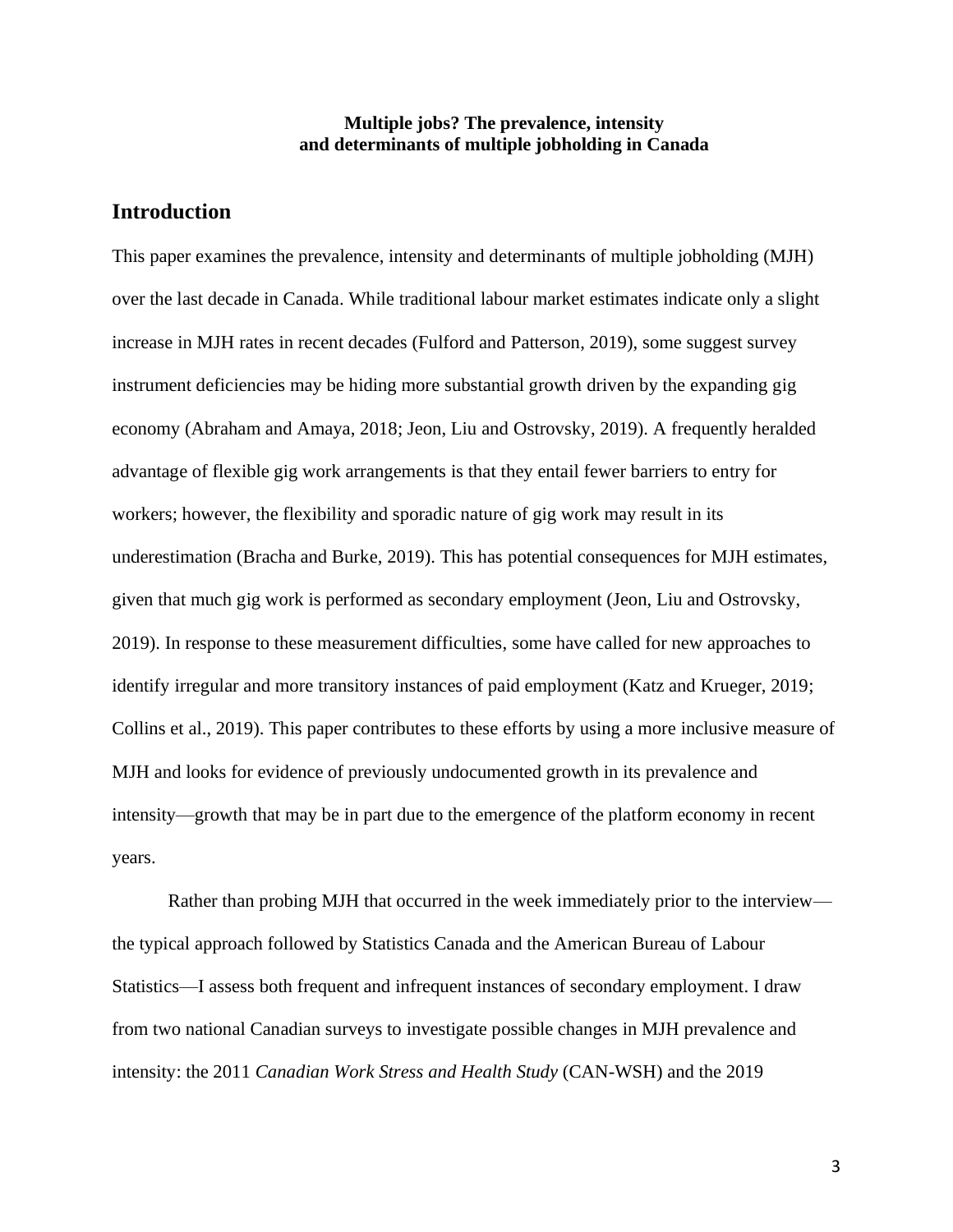*Canadian Quality of Work and Economic Life Study* (C-QWEL). These studies contain a similar measure of MJH as well as the same or similar measures of MJH covariates. Adopting a broader definition of MJH that is not limited to the previous week represents an opportunity to revise existing estimates of the prevalence of MJH in the Canadian labour market in recent years. And, since the CAN-WSH survey was initiated in 2011, just prior to the expansion of the gig economy over the last decade, a comparison of MJH rates with the recent 2019 C-QWEL study enables an investigation into whether and how MJH has changed in response to the proliferation of gig work.

Beyond offering a new assessment of MJH prevalence and intensity, the paper examines the individual-level correlates of working more than one job. Multiple jobholders have historically been a diverse group, with some disadvantaged workers pursuing additional employment out of economic necessity, while others with in-demand skills and experience doing so to generate extra income (Panos, Pouliakas, and Zangelidis, 2014). However, the emergence of online platform intermediaries offering flexible gig work opportunities may have altered these patterns. To investigate this possibility, I examine whether the sociodemographic characteristics and work conditions associated with MJH and MJH intensity have changed in the last decade.

This paper addresses the following questions: 1) has the prevalence and intensity of MJH increased in Canada over the last decade? 2) What role has change in labour force composition and work conditions played in any of observed change in MJH? 3) Have the individual-level factors associated with MJH and MJH intensity changed? Understanding the extent and how workers take on additional sources of employment is important, since while MJH is a critical source of income for many workers in precarious employment, it is also a potential work role stressor that is associated with burnout and increased difficulties balancing work and family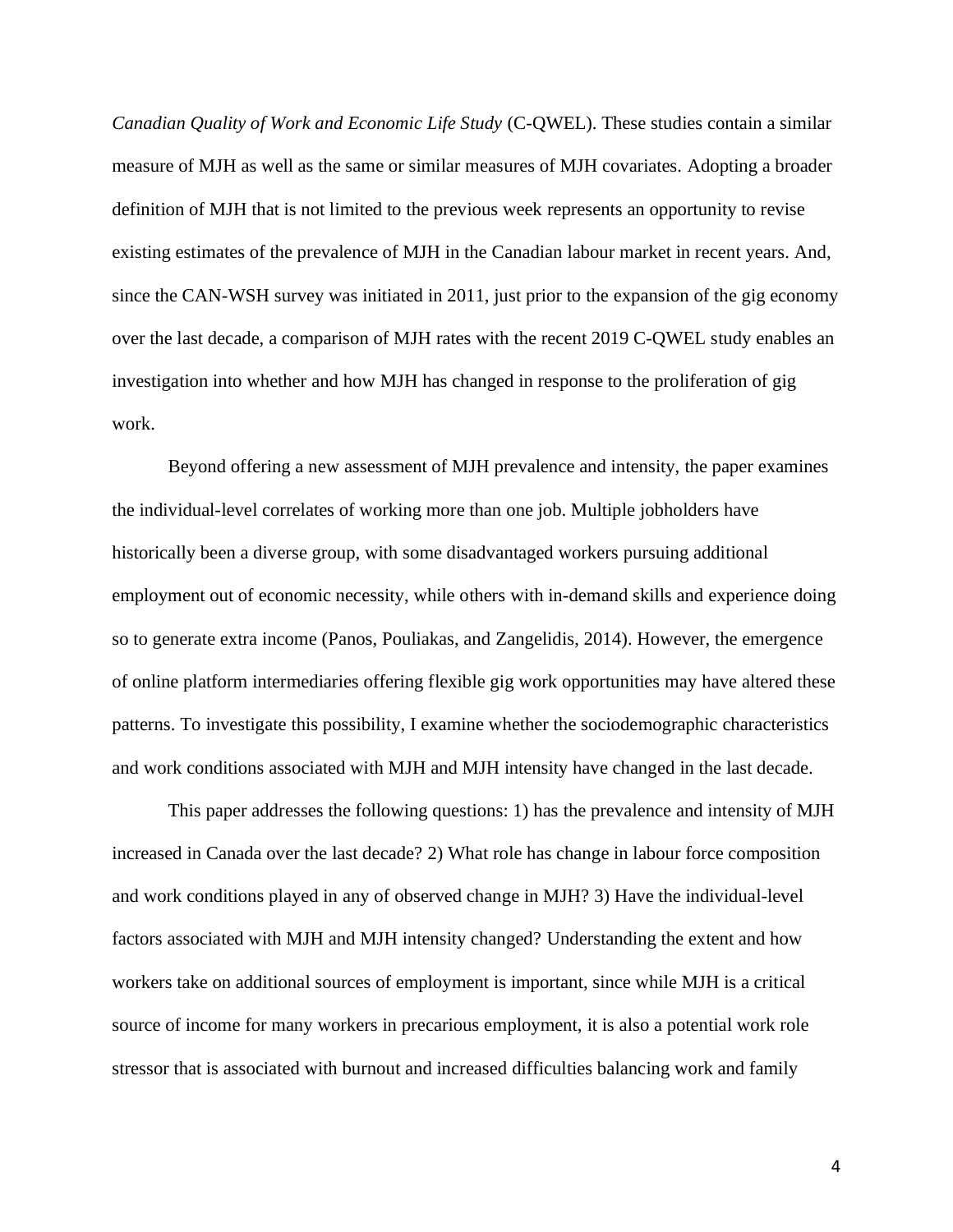(Boyd, Sliter and Chatfield, 2016). A clearer understanding of MJH prevalence and intensity would also serve to clarify the impact of the expanding gig economy on the Canadian labour market. Additionally, since similar gig work expansion has been observed in other countries (Bracha and Burke, 2019; Kässi and Lehdonvirta, 2019), these patterns are likely relevant beyond the Canadian context.

# **Literature**

According to official labour market estimates, approximately six percent of the Canadian workforce report having more than one job or line of employment, a number that has slowly risen over the last three decades (Kostyshyna and Lalé, 2019; Fulford and Patterson, 2019) Despite this, MJH rates have changed very little in recent years. In the United States, MJH rates declined from a peak of 6.2 percent in 1996 to 5 percent in 2018, although some have challenged these numbers as too low (Beckhusen, 2019; Bracha and Burke, 2018; Katz and Krueger, 2019). European patterns, in contrast, demonstrate either evidence of growth, most notably in Germany, or relative stability in the number of multiple jobholders in recent years (Klinger and Weber, 2020).

The lack of growth in North American MJH rates over the last decade is surprising, given the emergence of online platform intermediaries that have made flexible gig work accessible to wide segments of the labour force. Although research on the gig economy is nascent, initial findings suggest that much gig work is performed as secondary employment to supplement workers' primary incomes (Jeon, Liu and Ostrovsky, 2019). Given the connection between gig work and secondary employment, we might expect to observe a concomitant upward trend in MJH as the gig economy has grown, yet no such trend has materialized—or at least one that is evident via traditional labour market estimates.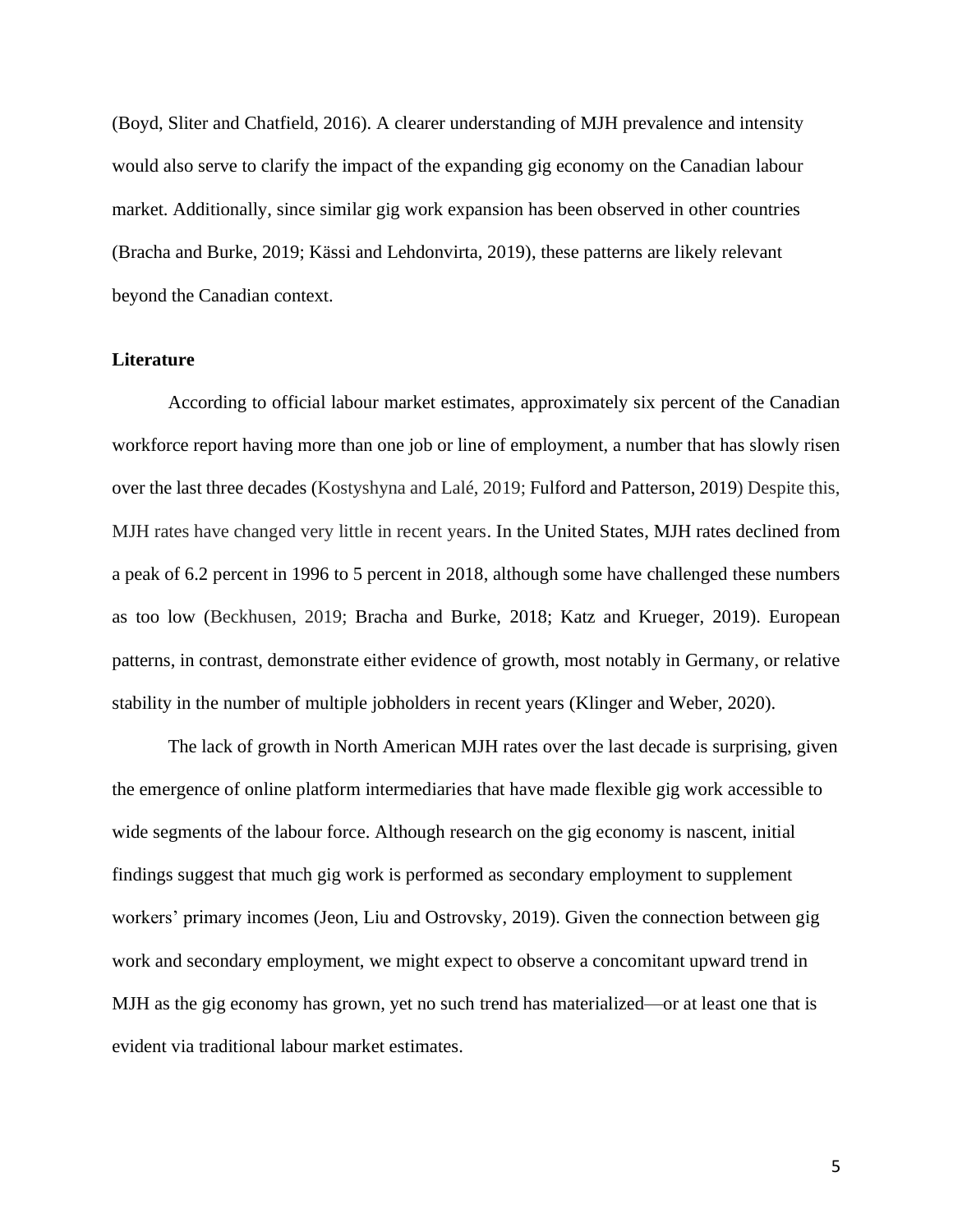One explanation for the lack of evidence linking gig economy growth to rising MJH rates is that gig work tends to be sporadic, which can make it difficult to detect using traditional labour market questions that ask about the presence of an additional job in the week immediately prior to a respondent being interviewed (Bracha and Burke, 2018). Additionally, many workers may simply fail to report gig work and other informal paid activities on these surveys—an oversight that has been highlighted by studies that have demonstrated higher prevalence rates of MJH when more expansive measures of the phenomenon are used (Beckhusen, 2019; Katz and Krueger, 2019). Allard and Polivka (2018), for example, compared Current Population Survey (CPS) MJH estimates to those from the American Time Use Survey (ATUS) that contains detailed information on income generating activities. Their findings, which revealed that the ATUS 2012-2016 MJH rate (10%) was approximately double the size of CPS estimates, suggest that the CPS may misclassify many employed people who performed gig or informal work outside of their main job as a single- rather than multiple jobholder.

These measurement issues have led some to argue that established labour market surveys may inadequately capture MJH that involves gig work or other informal work, calling for alternative approaches to measuring the labour market phenomenon (Abraham and Amaya, 2018; Boyd, Sliter and Chatfield, 2016). Additionally, beyond obscuring knowledge of the prevalence and social distribution of multiple jobholders, traditional indicators may also result in incorrect conclusions regarding the determinants of MJH. Given that informal work may be overlooked in estimating the number of workers performing secondary work, I use a measure that assesses the extent that wageworkers perform any form of labour activity in addition to their main job, whether it is for another job, business, or some other line of paid work (e.g. freelancing, paid care work etc.). Based on this more inclusive measure, I investigate whether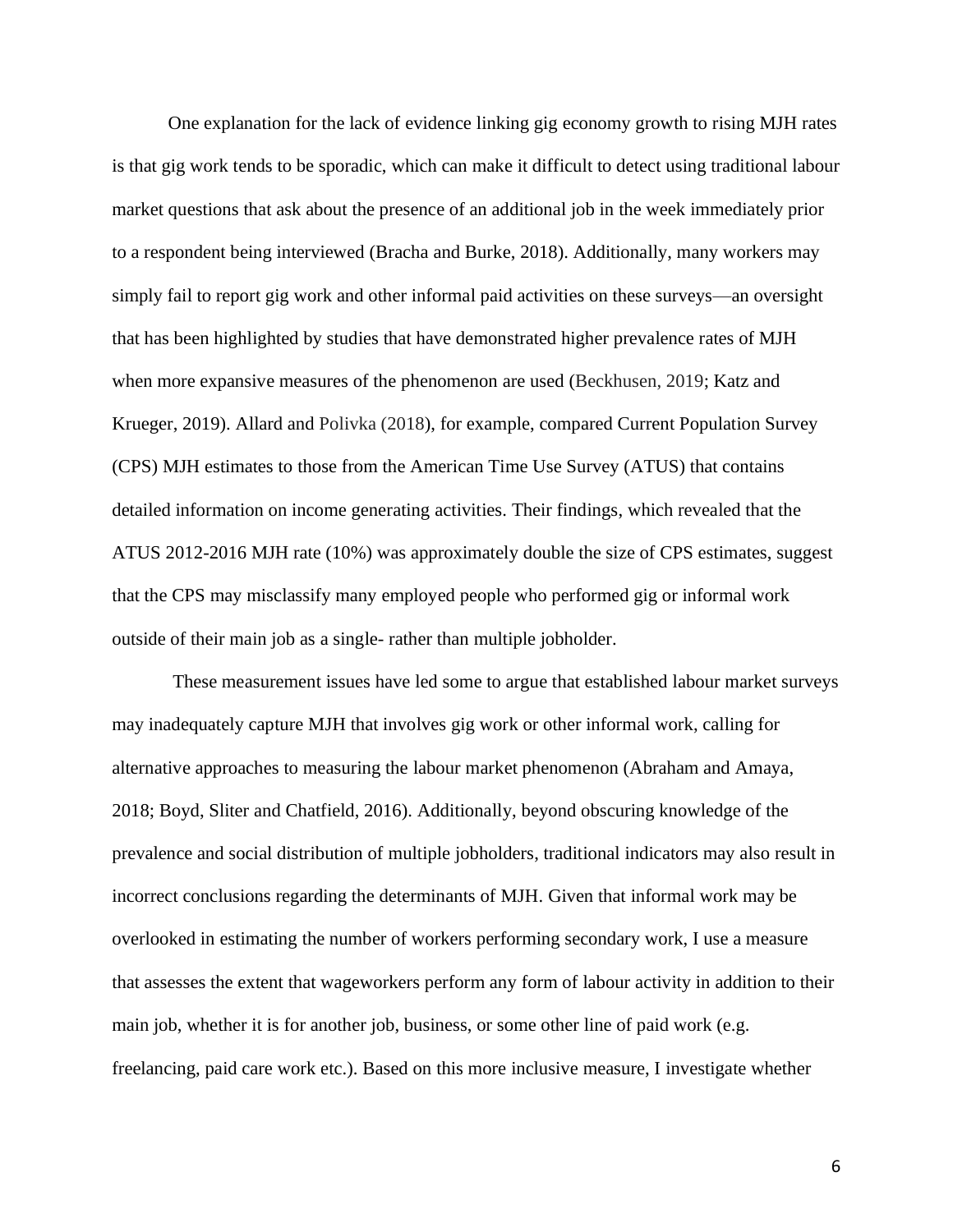MJH has increased in Canada over the last decade, driven by growing opportunities for temporary informal work in the gig economy.

#### *Hypothesis 1: The Canadian MJH rate has increased since 2011*

It is of course possible that a growing supply of traditional employment opportunities rather than gig work—is contributing to an increase in MJH. For example, Canadian unemployment fell from 8 percent in 2011 (the year of the first CAN-WSH study used in this paper), to 5.5% in mid 2019 when the second C-QWEL study was conducted. Since some research suggests that MJH is procyclical (Zangelidis, 2014), a rising MJH rate may reflect growing overall job availability rather than new opportunities for flexible secondary employment in the gig economy. However, if MJH rates were tied to unemployment levels, one would expect to see more notable MJH growth reflected in traditional labour market estimates, which have registered an increase of less than one-quarter of a percent since 2011. It is also possible that compositional changes in the labour force over the last decade has led to rising MJH rates (i.e. an increase in the types of workers for whom MJH is attractive or necessary). My analyses therefore adjust for sociodemographic changes as well as changes in paid work characteristics between 2011 and 2019 to assess their contribution to any observed change in MJH.

#### *Multiple jobholders' work hours*

In addition to assessing aggregate-level change in the prevalence of MJH, I explore possible changes in the intensity of MJH; that is, the typical weekly work hours that multiple jobholders report beyond their main source of employment. Perhaps unsurprisingly, multiple jobholders' secondary work hours are relatively low—between 10 and 15 hours per week, representing approximately 20 to 40% of their total working hours, according to European and North American studies (Fulford and Patterson, 2019; Hirsch et al., 2016; Zangelidis, 2014).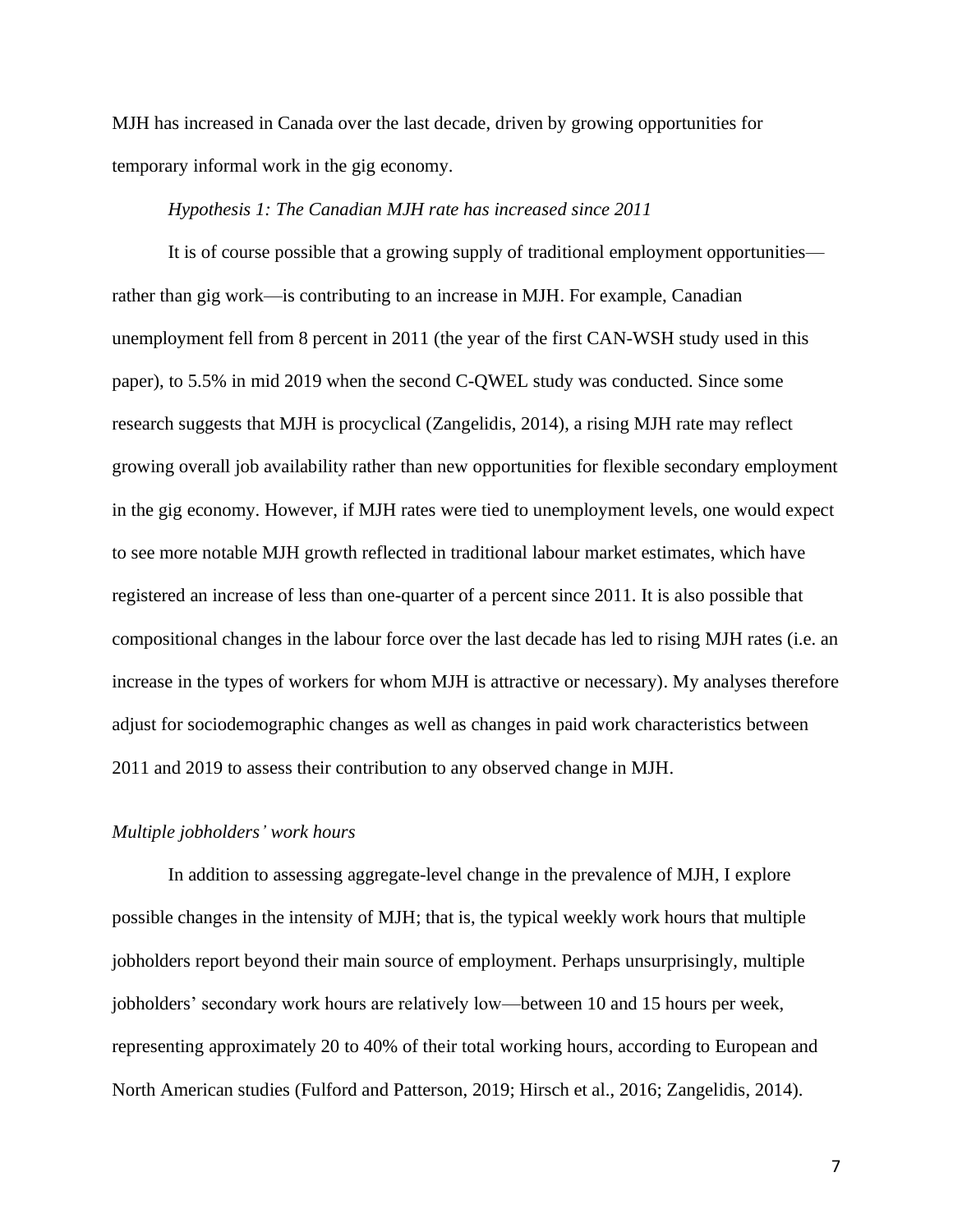However, these estimates are typically based on a rigid definition of secondary employment performed in the pervious week. It is possible that higher secondary work hour estimates may be obtained if a broader definition of MJH is used. Canadian research on this issue is limited however, and there is no research that has examined whether secondary work hours has changed over the last decade. It is plausible to expect that secondary job intensity has increased in the last decade, since the flexibility and fewer barriers to entry associated with gig work would make longer work hours possible for those with multiple jobs. For this reason, I expect to find an increase in MJH intensity between 2011 and 2019.

*Hypothesis 2: MJH intensity has increased since 2011*

## *Determinants of MJH between 2011 and 2019*

Beyond looking for evidence of a previously undocumented rise in the prevalence and intensity of MJH, I explore whether the traditional determinants and covariates of MJH and MJH intensity have changed in recent years. That is, have the types of individuals that hold multiple jobs and the work and nonwork factors associated with MJH—changed over the last decade? While multiple jobholders tend to be heterogenous as a group (Beckhusen, 2019), a number of Canadian patterns are evident. For example, based on the Canadian Labour Force Survey, women, the young, and those with more education are more likely to report more than one job (Fulford and Patterson, 2019; Kostyshyna and Lalé, 2019). MJH is also most common among workers in healthcare and educational sectors—growing economic sectors that have historically been female dominated and that have contributed to the rising MJH rate among women over the last two decades (Fulford and Patterson, 2019). Workers whose primary employment is temporary or part-time are also more likely to be a multiple job holder; despite this, the majority of multiple jobholders are employed full-time. It is important to restate that these patterns are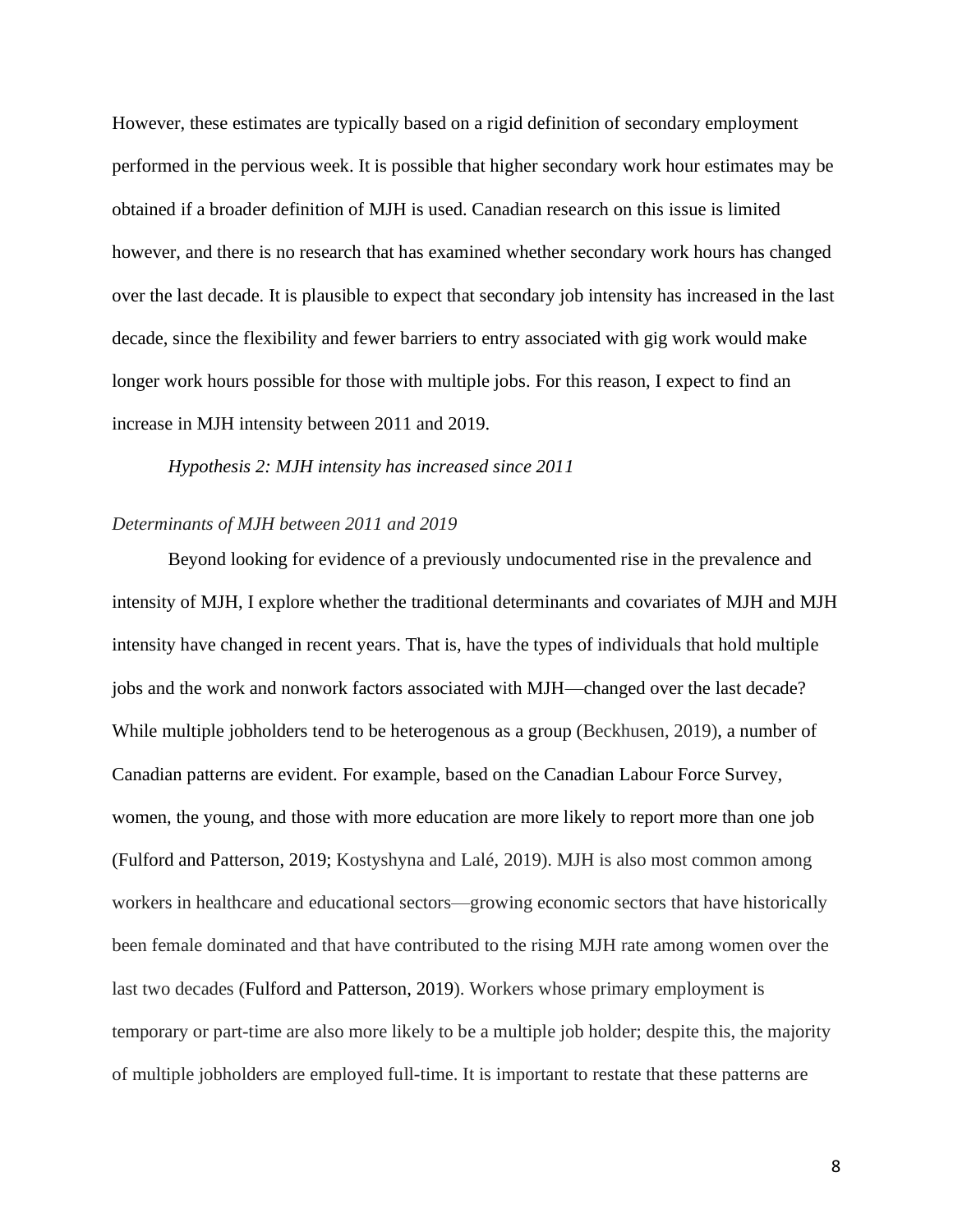based on a narrow definition of MJH (employed in two jobs or lines of work in the previous week) that may obscure other sociodemographic patterns. It is therefore important to investigate the determinants of MJH based on a broader definition of the phenomenon.

Traditional explanations for why workers hold more than one job are typically classified as pecuniary or nonpecuniary. Pecuniary motivations—the desire for additional income to meet financial goals or needs—have generally been proposed as part of the *job hours-constrained model*, which suggests that an individual's decision to take a second job depends on whether their primary job provides them with sufficient hours and a wage rate necessary to meet their income goals (Shishko and Rostker, 1976). Since searching for a new primary job that meets one's income requirements can be time-consuming, supplementing one's existing employment with additional work may be considered preferable.

 While pecuniary motives and the hours constraint model have received the most attention from researchers interested in MJH decisions, nonpecuniary factors have also been proposed, where MJH is viewed as a 'job portfolio' strategy to meet personal preferences for job differentiation (Hirsch et al. 2016). The desire for differentiation may be because holding multiple jobs or lines of work provides access to an increased variety of activities and skills (*heterogenous jobs model*) or as part of an insurance strategy to counter the risk of potential loss of income or job displacement in one's primary employment (*hedging model*) (Bell et al., 1997).

Survey evidence reveals that financial factors drive the majority of MHJ decisions in the United States and Canada (Hipple, 2010; Beckhusen, 2019), although recent empirical evidence from the decade is lacking on this issue. Based on the 2004 CPS Work Schedules Supplement, 64 percent of Americans with more than one job reported that the main reason they did so was either due to expenses or to earn additional money (Hipple, 2010). Comparatively fewer—almost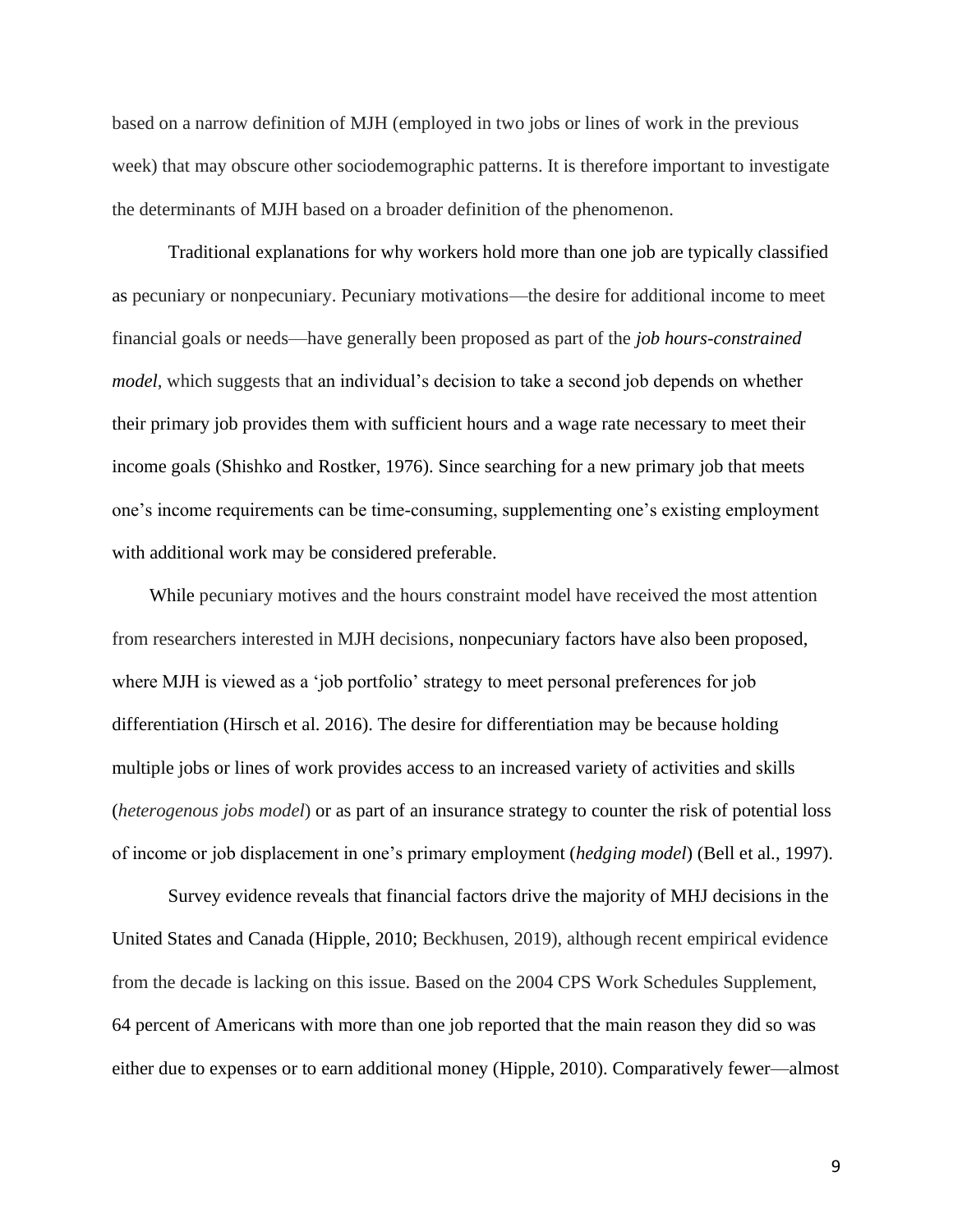1 in 5—reported enjoyment as the primary reason for pursuing additional employment. Canadian data on the issue is older and not exactly equivalent; however, 45 percent of Canadian moonlighters in the 1991 Survey of Work Arrangements (SWA) reported financial hardship as the reason behind working multiple jobs. (Kimmel and Powell, 2001). Several European studies also reveal support for the *hours constrained model* (Klinger and Weber, 2019) but also some evidence for *heterogenous jobs model* (Dickey, Watson and Zangelidis, 2011). Wu et al. (2009) find that lower wealth and wage dissatisfaction were associated with an increased likelihood of MJH among men but not women. Dissatisfaction with the security of one's main job was not associated with MJH, providing no support for the *hedging model*.

While nonpecuniary motivations are frequently discussed as possible explanations for MJH, there are a limited number of studies that empirically test the *heterogeneous jobs* and *hedging models*. With regard to the *hedging model*, a few studies have examined objective indicators of job insecurity as potential antecedents of MJH (Bell et al., 1997; Wu et al., (2009); however, no study to date has examined whether workers' *perceptions* of job insecurity are associated with MJH.

I assess the *hours constrained hypothesis* by examining whether workers' financial difficulties predict an increased likelihood of working multiple jobs, based on the assumption that financial strain is in part a result of insufficient work hours and wages. The *hedging hypothesis* is tested by examining whether the perceived likelihood of a layoff in one's primary job is associated with being a multiple jobholder. Finally, I test the *heterogeneous jobs hypothesis* by examining if workers with challenging and interesting primary employment are less likely to have multiple jobs; I expect that the absence of interesting and challenging primary work will be associated with an increased likelihood of working multiple jobs.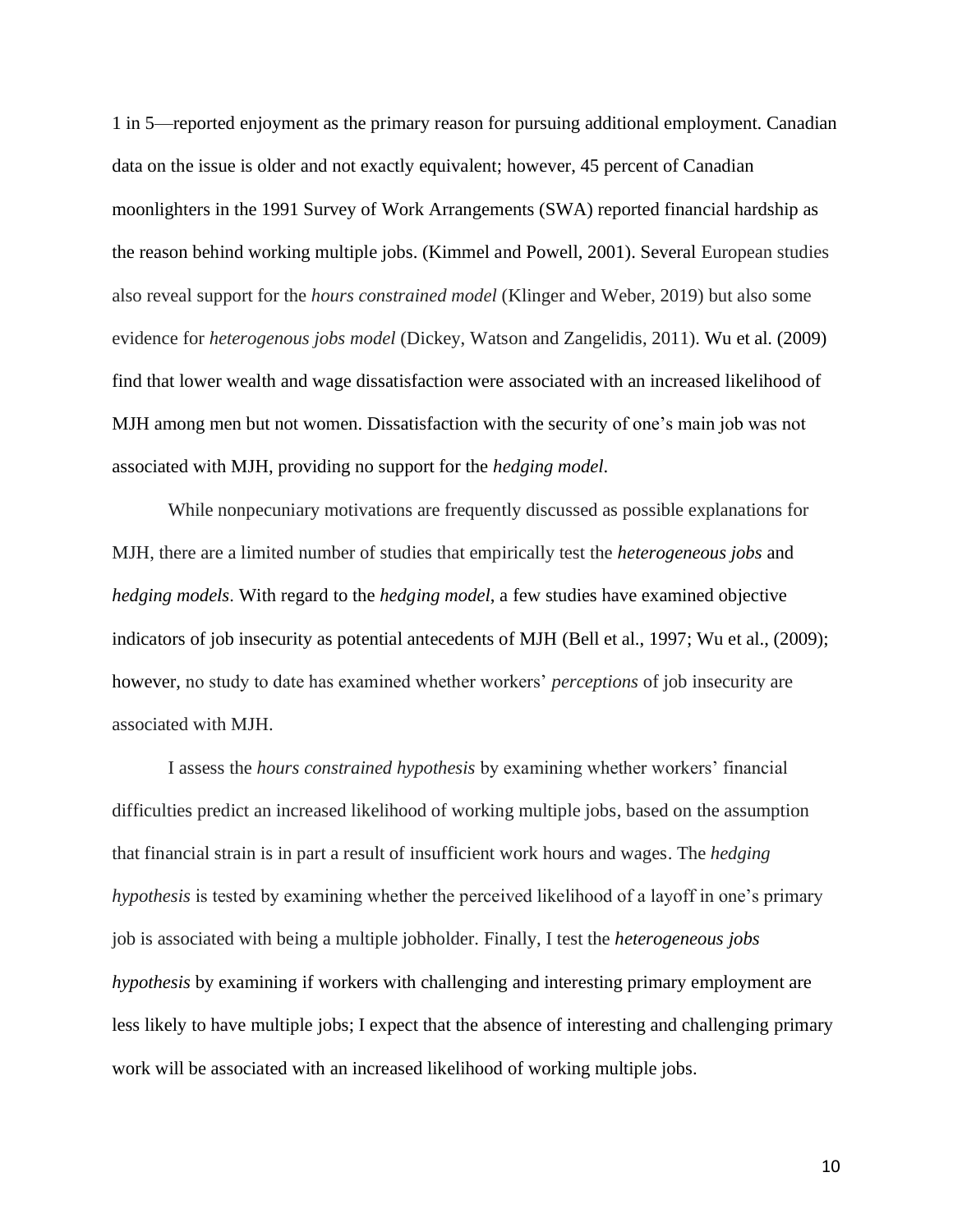*Hours constrained hypothesis: Financial difficulties are positively associated with MJH and MJH intensity.*

*Hedging hypothesis: Perceived job insecurity is positively associated with MJH and MJH intensity.*

*Heterogeneous jobs hypothesis: Challenging primary work is negatively associated with MJH and MJH intensity.*

## *Changing MJH Determinants*

How might MJH patterns have changed over the last decade with the emergence of the gig economy, which is often performed as secondary employment (Jeon, Liu and Ostrovsky 2019)? While I expect that the *hours constrained and heterogeneous jobs hypotheses* should be similarly supported in 2011 and 2019, it is possible that if there is support for the *hedging hypothesis*, multiple jobholding as a hedging strategy is more likely to be pursued by CAN-WSH participants in 2011 when labour market conditions were weaker. This expectation is based on the argument that workers' ability to find reemployment if they encounter job loss is worse when economic and labour market conditions are poor, thus making multiple jobholding a more relevant hedging strategy for insecure workers in these contexts. In contrast, such hedging strategies may be less salient for those in the more favorable labour market context of 2019. Thus, while there is generally limited support overall for the *hedging hypothesis* in the literature, I expect to find stronger support for it within the 2011 CANWSH sample.

Since the gig economy employs those in both high and low-skilled work (Jeon, Liu and Ostrovsky, 2019), one might not expect to see any change in the prevalence of MJH across education-levels or across industries and occupations. One additional possibility, however, is that the increased flexibility of gig work and the ease that it can be performed in tandem with other employment (i.e. performed evenings and weekends etc.) may diminish the importance of an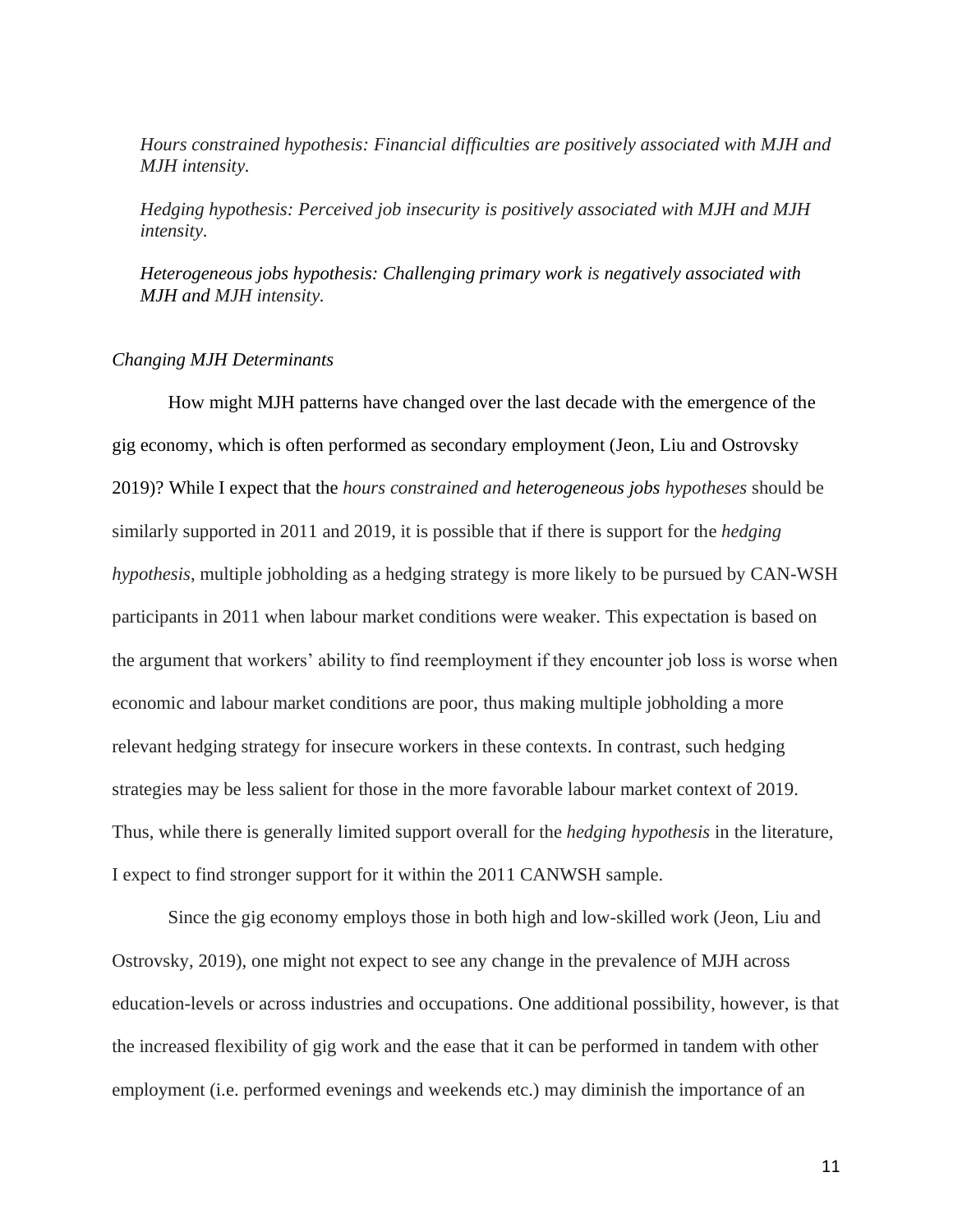individual having flexibility in their primary job to be able to take on additional work.

Historically, flexible forms of employment, including part-time and temporary work, have been associated with MJH, in part because they often entail insufficient work hours and necessitate other employment, but also because they are easier to combine with another job or line of work (Beckhusen, 2019). As more flexible forms of secondary employment have become available, this may have reduced the importance of having primary employment that can accommodate secondary employment. I therefore look for evidence of 2011/2019 differences in any potential associations between MJH and primary job flexibility and insecurity.

*Heightened insecurity hypothesis: the positive association between perceived job insecurity and MJH and MJH intensity is stronger in 2011 compared to 2019.* 

*Diminished flexibility hypothesis: the positive association between schedule flexibility and MJH and MJH intensity is stronger in 2011 compared to 2019.* 

#### **Methods**

The data for these analyses comes from two representative samples of Canadian workers: the 2011 *Canadian Work Stress and Health Study* (CAN-WSH) and the 2019 *Canadian Quality of Work and Economic Life Study* (C-QWEL). For the 2011 CAN-WSH study, interviews were conducted by telephone between January and August 2011. Calls were made to a regionally stratified unclustered random probability sample generated by random-digit-dial methods (N=6,004; 40% response rate). The C-QWEL study, which was designed to replicate many of the focal measures of the CAN-WSH study, conducted 2,524 online survey interviews with working Canadians in the Fall of 2019. Respondents were members of the Angus Reid Forum, an online research company that maintains a rotating panel of approximately 65,000 Canadian survey panelists. A randomized sample of this panel was contacted and asked to complete an online questionnaire.<sup>1</sup> The response rate was 42 percent. Analyses of both datasets were weighted by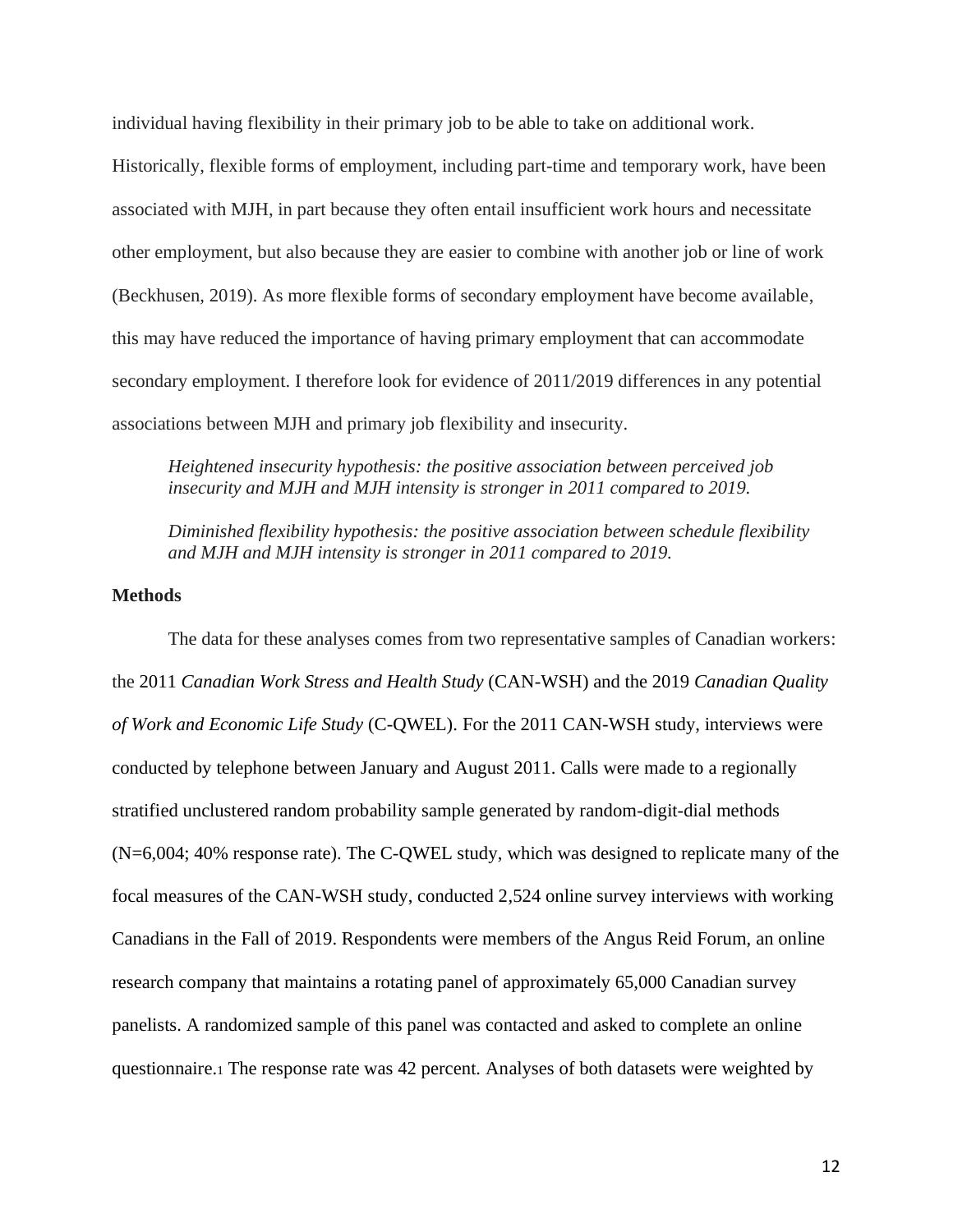gender, age, marital status, education, and region (C-QWEL study only) according to distributions in the 2006 and 2015 Canadian Censuses, for CAN-WSH and C-QWEL respondents, respectively. Table 1 presents weighted descriptive results for all measures used in the analyses by study and also pooled across studies.

In order to examine potential changing MJH patterns between 2011 and 2019, I pool the data from the two studies and include an indicator that reflects the study that respondents participated in. The pooled sample was limited to individuals whose primary employment is wagework because the 2011 CAN-WSH study did not include information on the employment status of multiple jobholders' secondary employment—as such, the CAN-WSH sample does not allow for the identification and exclusion of those with multiple instances of self-employment, which is typically not considered to reflect MJH. I therefore avoid this possibility by restricting the analytical sample to CAN-WSH and C-QWEL respondents that report wagework as their primary employment (see Hirsch et al. (2016) for a similar approach). Primary wageworkers that reported self-employment in their secondary job were included in the analytical sample.<sup>2</sup>

## *Measures*

*Multiple jobholding*. In the C-QWEL study, MJH was assessed with the following question: "How many different jobs, lines of work, or businesses do you currently have?" CAN-WSH participants were asked a similar question: "Do you currently earn money from more than one job, line of work, or business?" Respondents were coded as multiple jobholders (1) if they reported two or more instances of employment, and otherwise coded as single jobholders (0). A similar measure has been used in other large national studies, including the 2008 National Study of the Changing Workforce (Galinsky, Aumann and Bond, 2013).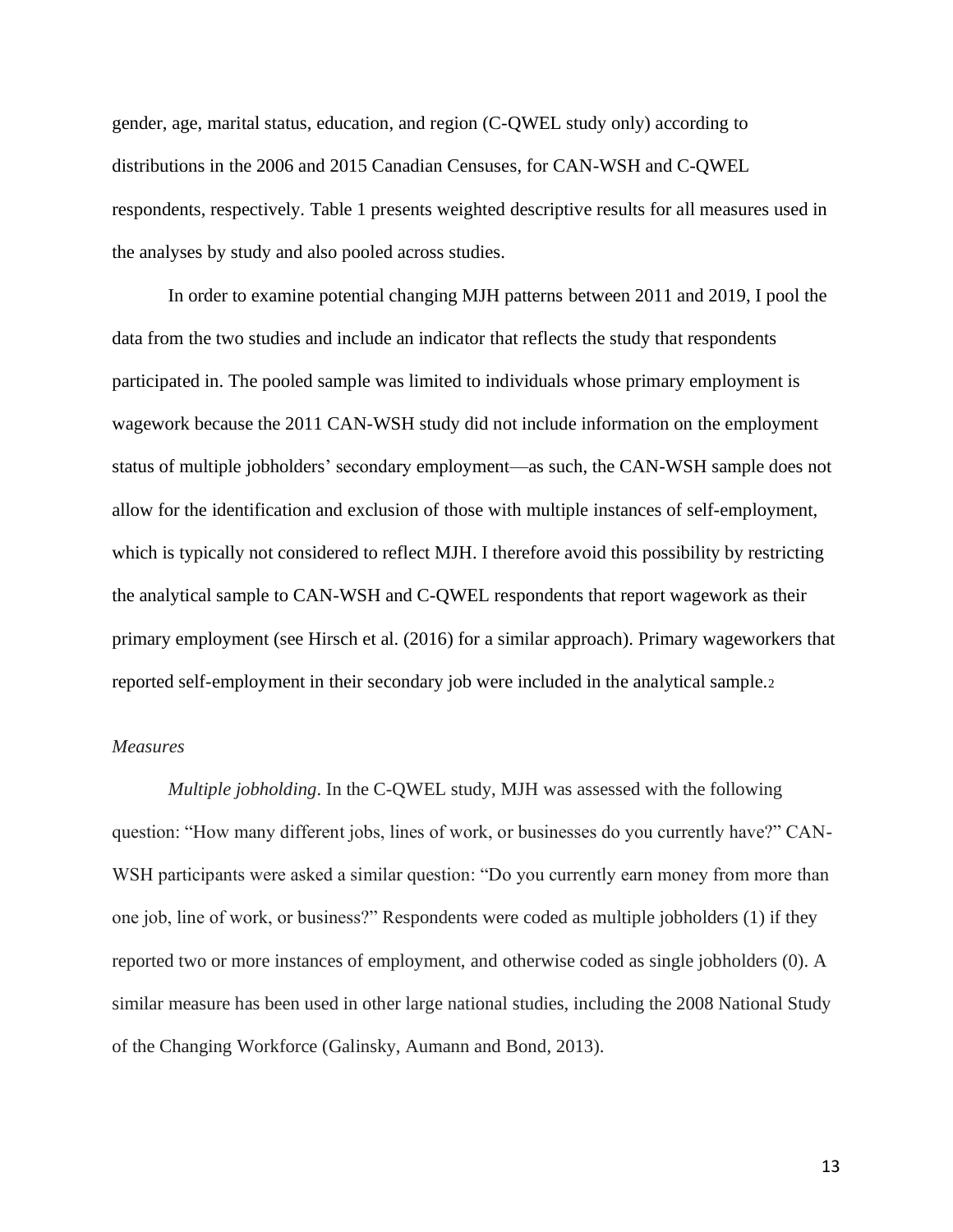*Multiple jobholding intensity.* Both C-QWEL and CAN-WSH respondents who indicated that they worked more than one job were asked about the typical number of weekly hours that they worked beyond their main job. In the CAN-WSH study, a continuous measure of work hours was used, while C-QWEL respondents were asked to select from a set of hourly response categories. Since the majority of multiple jobholders report 10 or less hours per week (66%), I collapse responses to create a binary measure capturing whether they work 11 or more hours (coded 1) versus 1-10 hours per week (coded 0). To ensure study compatibility for the analyses, I collapse the continuous work hours measure for CAN-WSH respondents to create the same binary indicator of working more than 10 hours in additional employment.

## *Focal determinants*

*Financial hardship* is assessed with three items. Respondents were asked: "how often did you have trouble paying the bills" and "how often did you not have enough money to buy food, clothes, or other things your household needed." Response choices are coded: "never" (1), "rarely" (2), "sometimes" (3), "often" (4), and "very often" (5). A third item asked: "How do your finances usually work out by the end of the month?" Response choices are coded: "a lot of money left over" (1), "a little money left over" (2), "just enough to make ends meet" (3), and "not enough to make ends meet" (4). Responses from the three items were then standardized; higher scores indicate more financial hardship (CAN-WSH  $\alpha$  = .78; C-QWEL  $\alpha$  = .88).

*Perceived job insecurity* was assessed with the following question in both the CAN-WSH and C-QWEL study: "How likely is it that during the next couple of years you will lose your present job and have to look for a job with another employer?" Response choices included (1) "not at all likely," (2) "not too likely," (3) "somewhat likely," and (4) "very likely." I combined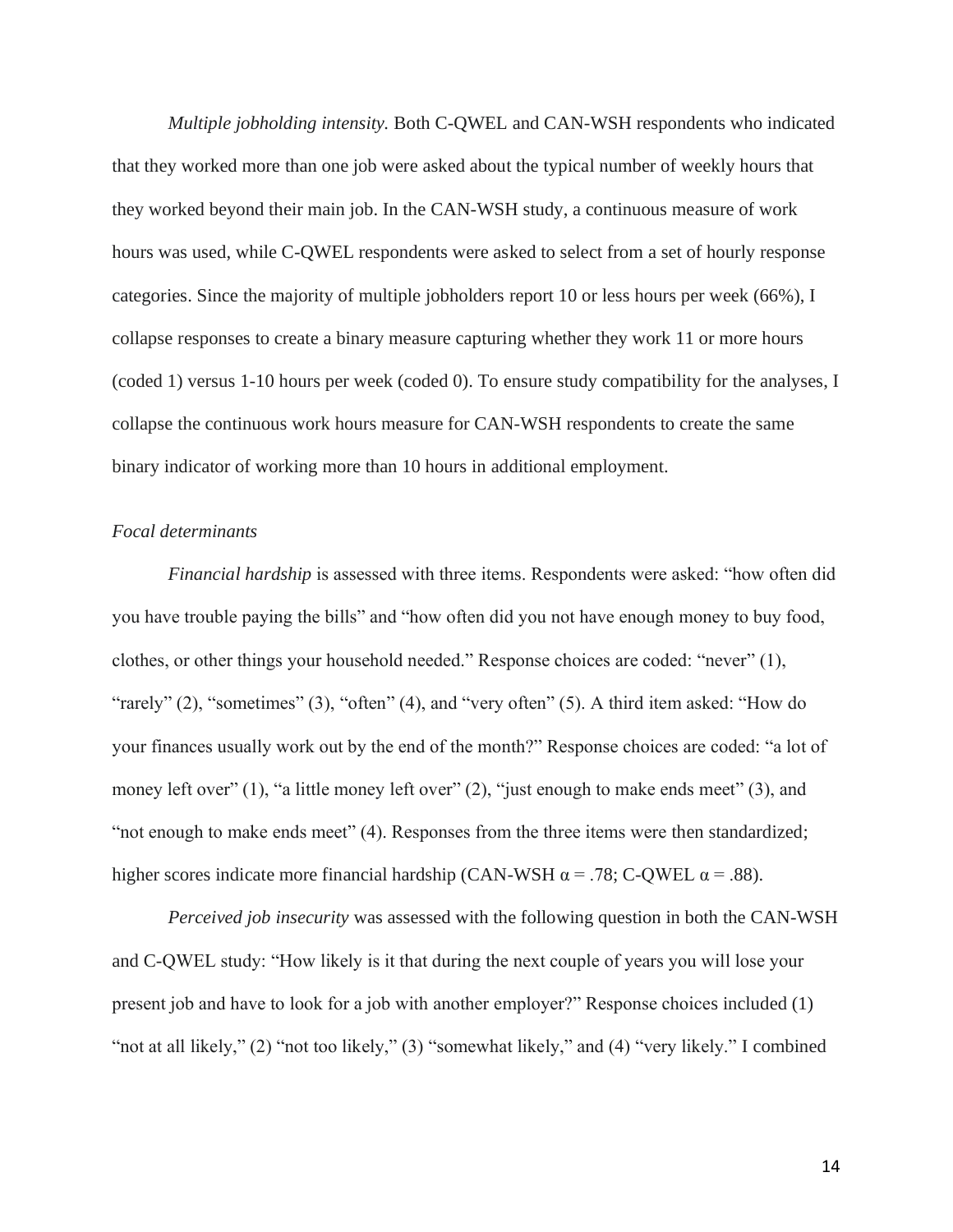and contrasted respondents in the latter two categories, "somewhat likely" and "very likely" (1), to respondents who answered "not at all likely" or "not too likely" (0).

*Challenging work*. Five items measure challenging work, including: "My job requires that I keep learning new things," "My job requires that I be creative," and "My job lets me use my skills and abilities" (Schieman, 2013). Response choices are coded "strongly disagree" (1), "somewhat disagree" (2), "somewhat agree" (3), and "strongly agree" (4). I averaged responses; higher scores reflect more challenge (CAN-WSH  $\alpha$  = .78; C-QWEL  $\alpha$  = .78).

*Schedule flexibility.* CAN-WSH and C-QWEL respondents were asked: "How much control do you have in scheduling your work hours?" Response options were: "none" (1); "very little" (2); "some" (3); "a lot" (4); "complete" (5). I model schedule flexibility as a continuous variable; however, additional analyses (not presented) that modelled it using a series of dummy categories produced similar findings.

Analyses also adjust for respondent work conditions and sociodemographics. Appendix A includes a description and coding strategy for these measures.

## [INSERT TABLE 1 ABOUT HERE]

#### *Plan of Analyses*

Table 1 presents 2011 and 2019 weighted descriptives for all focal measures. To assess whether differences across the studies contributed to any change in MJH and MJH intensity, Tables 2 and 3 presents multivariate results from logistic regressions where MJH (and MJH intensity) is regressed on a binary variable indicating 2011 CAN-WSH respondents (coded 1) versus '2019' C-QWEL respondents (coded 0), adjusting for sociodemographic characteristics and work conditions. Guided by the *hours constrained, hedging, and heterogenous jobs*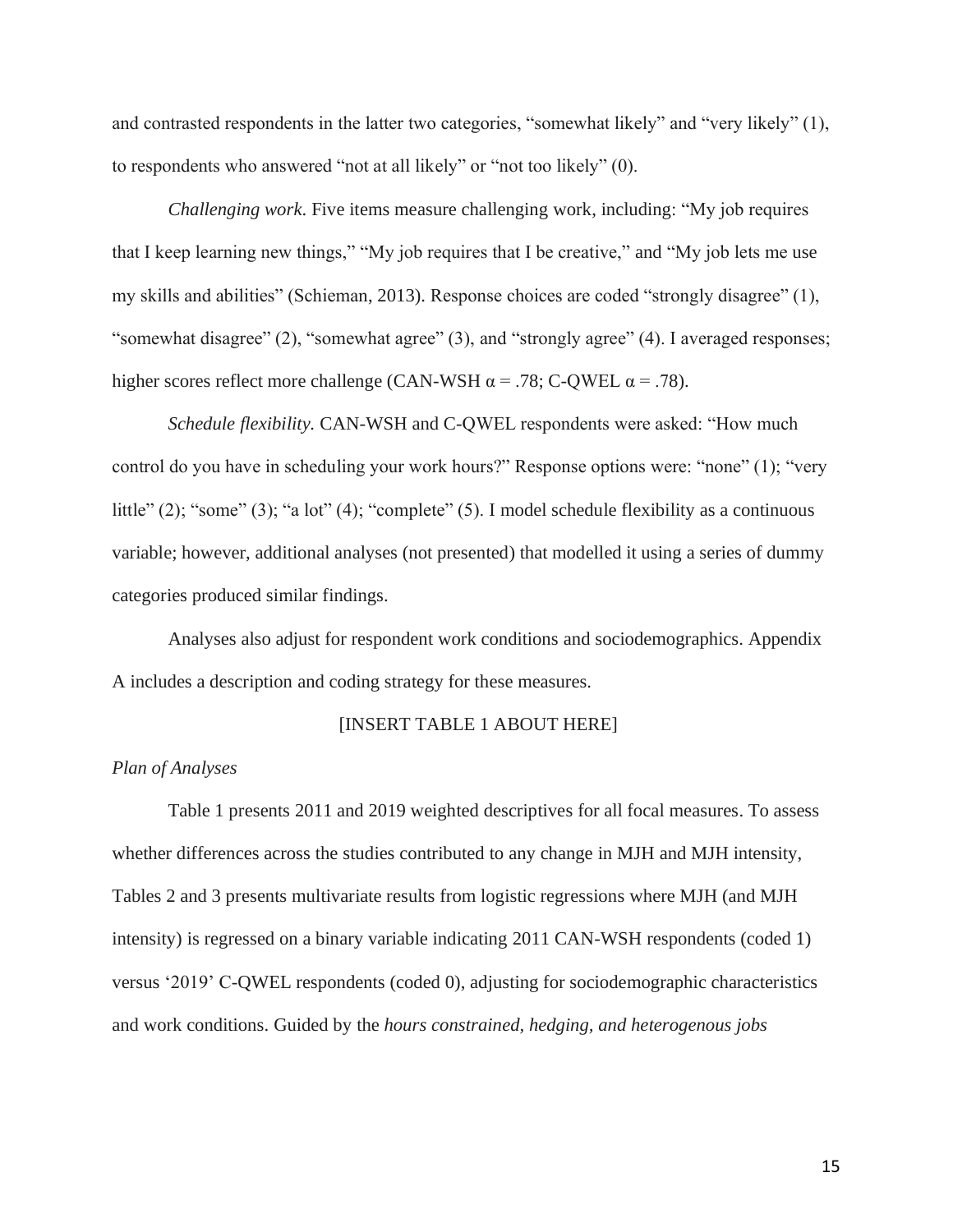*hypotheses*, I test whether financial hardship, the absence of challenging work, and perceived job insecurity are associated with MJH and MJH intensity.

## **Results**

Nineteen percent of workers in the 2019 CQWEL study were multiple jobholders, a rate that is thirty percent higher than in the 2011 CAN-WSH study (15%) (Table 1). This difference was statistically significant  $(\gamma 2 (1, 6130)=17.653, p < .001)$ , revealing support for *hypothesis 1*. Comparison of multiple jobholders' secondary work hours indicates no support for *hypothesis 2*, however. In both studies, while the majority of multiple jobholders worked 10 hours or less per week in secondary employment, a considerable proportion worked longer hours, with approximately thirty-nine percent of CAN-WSH multiple jobholders and thirty-five percent of C-QWEL multiple jobholders working 11 or more hours per week—a difference that was not statistically significant  $(\chi_2(1, 930)=1.525, p=.217)$ .

Several other statistically significant differences across studies were apparent. Compared to CAN-WSH workers, workers in the C-QWEL study were older, less likely to have children under 18 in the household, and reported a higher household income (unadjusted wages presented). CAN-WSH workers reported more job autonomy, fewer job pressures and more challenging work compared to C-QWEL workers.

## [INSERT TABLE 2 ABOUT HERE]

# *Multivariate Analyses*

Table 2 presents results from a series of logistic regression analyses with multiple jobholding as the dependent variable. Models 1 and 2 are based on a pooled sample of 2011 and 2019 respondents, and include a binary control for the survey year. In model 1, the odds ratio for 'Surveyed in 2011' is statistically significant, indicating that compared to 2011 CANWSH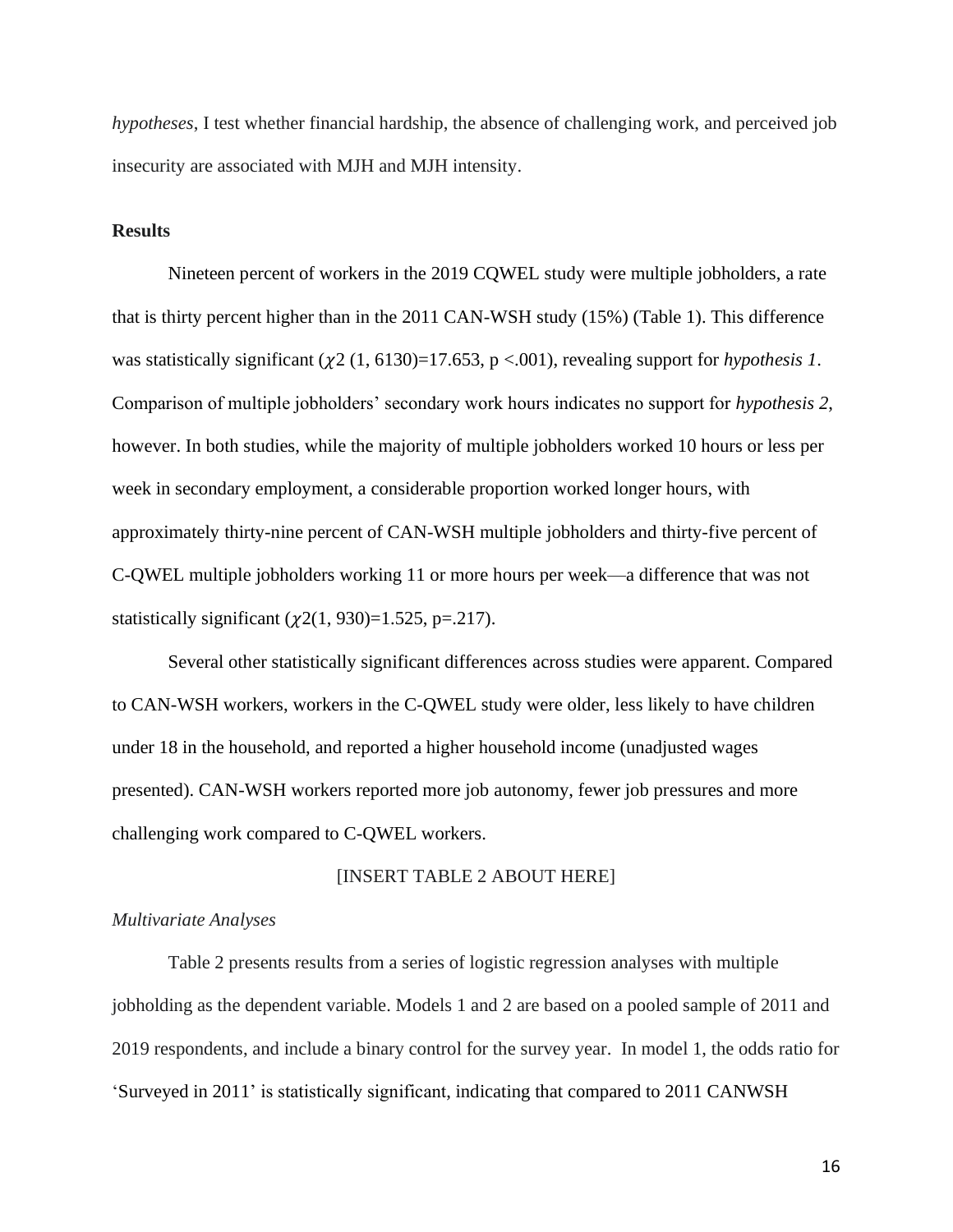workers, 2019 C-QWEL workers were more likely to report multiple jobs, after adjusting for sample sociodemographics. Among these controls, younger workers and college degree holders were more likely to report MJH. Predicted probabilities for MJH, based on postestimation analyses where all controls were held at their respective mean or model category, revealed a sixpercentage point difference in MJH across the 2011 and 2019 studies (14 vs. 20% respectively).

In model 2, after adjusting for work and financial conditions, the 'Surveyed in 2011' odds ratio remains statistically significant, and similar in strength to the odds ratio in model 1. The MJH 2011-2019 difference presented in Table 1 therefore cannot be explained by compositional differences across CAN-WSH and C-QWEL workers, or differences in their paid work and family lives. In examining the various determinants of MJH, model 2 reveals support for the the *hours constrained hypothesis.* Financial hardship is associated with an increased likelihood of MJH. Individuals reporting fewer work hours in their primary job are also more likely to report MJH. In contrast, neither perceived job insecurity (*hedging hypothesis*) or a lack of challenging work (*heterogeneous jobs hypothesis)* are associated with holding multiple jobs.

Since the pooled model analyses constrain the determinants of MJH to be equivalent across studies, I also present the results from study-specific analyses in Table 2. The patterns previously presented in the pooled analyses are largely the same in each study. However, while primary job work hours were associated with multiple jobholding in the CAN-WSH study, there was no evidence of an association in the C-QWEL study. To test whether any of the yearspecific associations differed across the studies, in additional analyses I tested an interaction between study year and each potential predictor in the pooled sample analyses. These analyses, which enable a test of the *diminished flexibility and heightened insecurity hypotheses*, revealed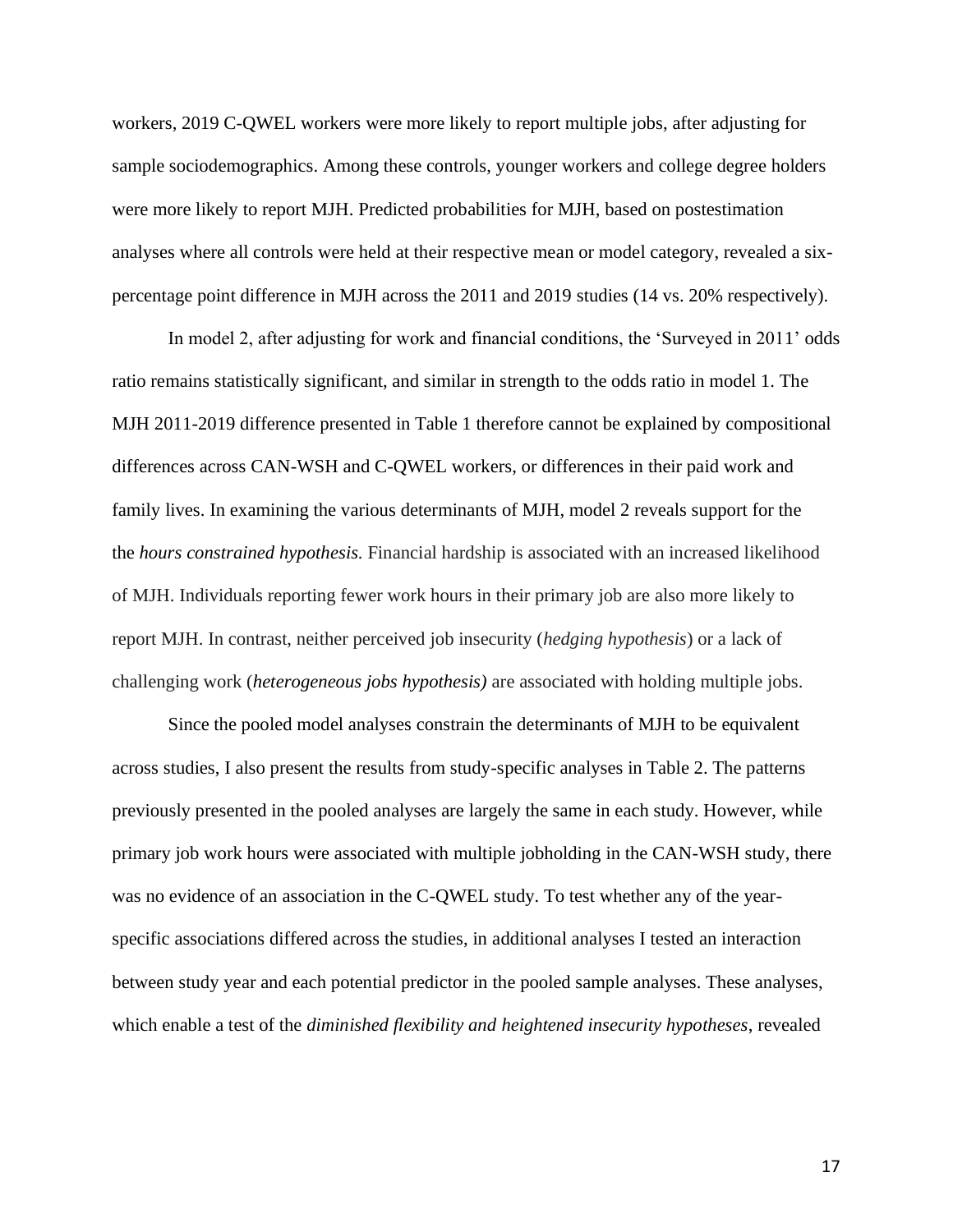no evidence that the determinants of MJH varied between 2011 and 2019. I therefore find no evidence that the individual-level factors that predict MJH have changed over the last decade.

## [INSERT TABLE 3 ABOUT HERE]

Table 3 represents results from logistic regression models with the dependent variable indicating whether a multiple jobholder works 11 hours or more a week in their second job. These analyses are therefore constrained to the sub-sample that reported having more than one job or line of work. The odds ratio for 'Surveyed in 2011' is not statistically significant, indicating no evidence that multiple jobholders in the C-QWEL study were more likely to report working longer hours in their secondary employment than their CAN-WSH counterparts. However, when respondent work and financial conditions are included in model 2, the 'Surveyed in 2011' coefficient becomes statistically significant, revealing that CAN-WSH multiple jobholders were 1.5 times more likely to report working 11 or more hours per week in secondary employment, compared to C-QWEL multiple jobholders, after differences in other paid work and financial conditions across the studies are taken into account. Specifically, the predicted probability of CAN-WSH multiple jobholders working 11 or more hours per week is ten percentage points higher compared to those in the C-QWEL study (.40 versus .30). These results are contrary to *hypothesis 2* that predicted a higher MJH intensity in the 2019 C-QWEL study. While MJH is more prevalent in the 2019 C-QWEL study, when we consider CAN-WSH and CQWEL multiple jobholders with similar paid work and nonwork conditions, multiple jobholders in the C-QWEL study are less likely to work longer hours in secondary employment.

Examining the determinants of MJH intensity, model 2 of Table 3 reveals support for the *hours constrained hypothesis*. Multiple jobholders reporting financial hardship are more likely to work longer hours in their secondary employment. Workers with more schedule flexibility in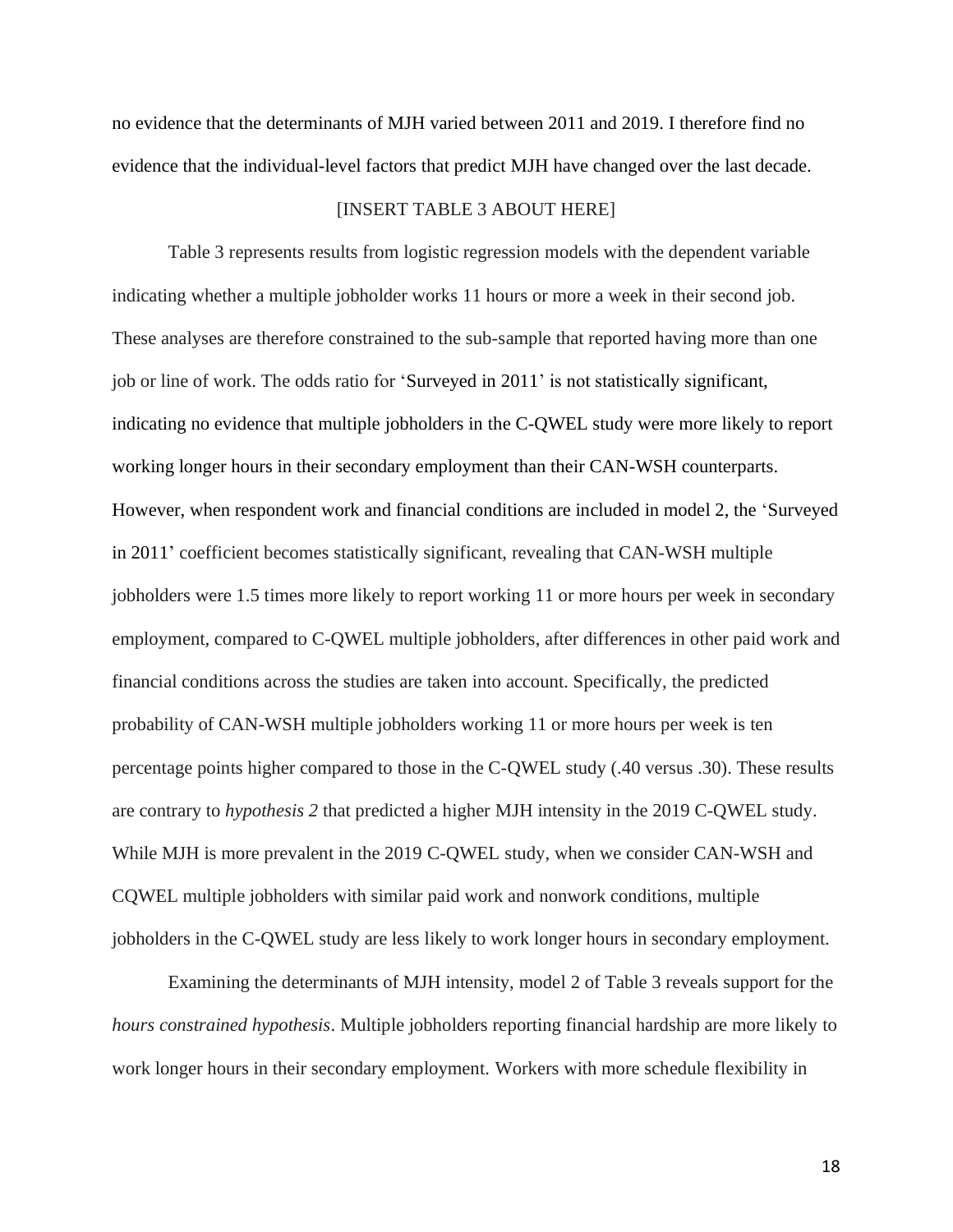their primary job are also more likely to report working 11 hours or more a week in a secondary job. However, the odds ratios for perceived job insecurity and challenging work are not statistically significant, indicating no support for the *hedging* and *heterogeneous jobs* hypotheses*.*

As with Table 2, I also present the study-specific analyses, which reveal several differences across workers in the CAN-WSH and C-QWEL studies. Model 3 presents two statistically significant interactions with study year. As depicted in Figure 1, a positive association between schedule flexibility and MJH intensity exist only for CAN-WSH workers. Since it is inadvisable to rely on the coefficient of the interaction term in binary outcome models to interpret the size and significance of the underlying interaction effect on the predictions, I use post-estimation predicted probabilities and marginal effects from the underlying interaction models to correctly interpret any conditional association (Mize, 2019). This involves comparing the marginal effect of an increase in schedule flexibility across study year, using a Wald test. Among 2011 multiple jobholders, having complete schedule flexibility, compared to those with no flexibility, increases the predicted probability of working 11 or more hours in secondary employment by thirty-percentage points  $(p< .001)$ . For 2019 multiple jobholders, the schedule flexibility difference (-3 percentage points) in the predicted probability of working longer hours is not statistically significant. A comparison of marginal effects across studies was statistically significant (.335; p<.01). Schedule flexibility in one's primary job is associated with an increased likelihood of longer secondary work hours only for those in the 2011 study. These results therefore provide support for the *diminished flexibility* hypothesis with respect to MJH intensity.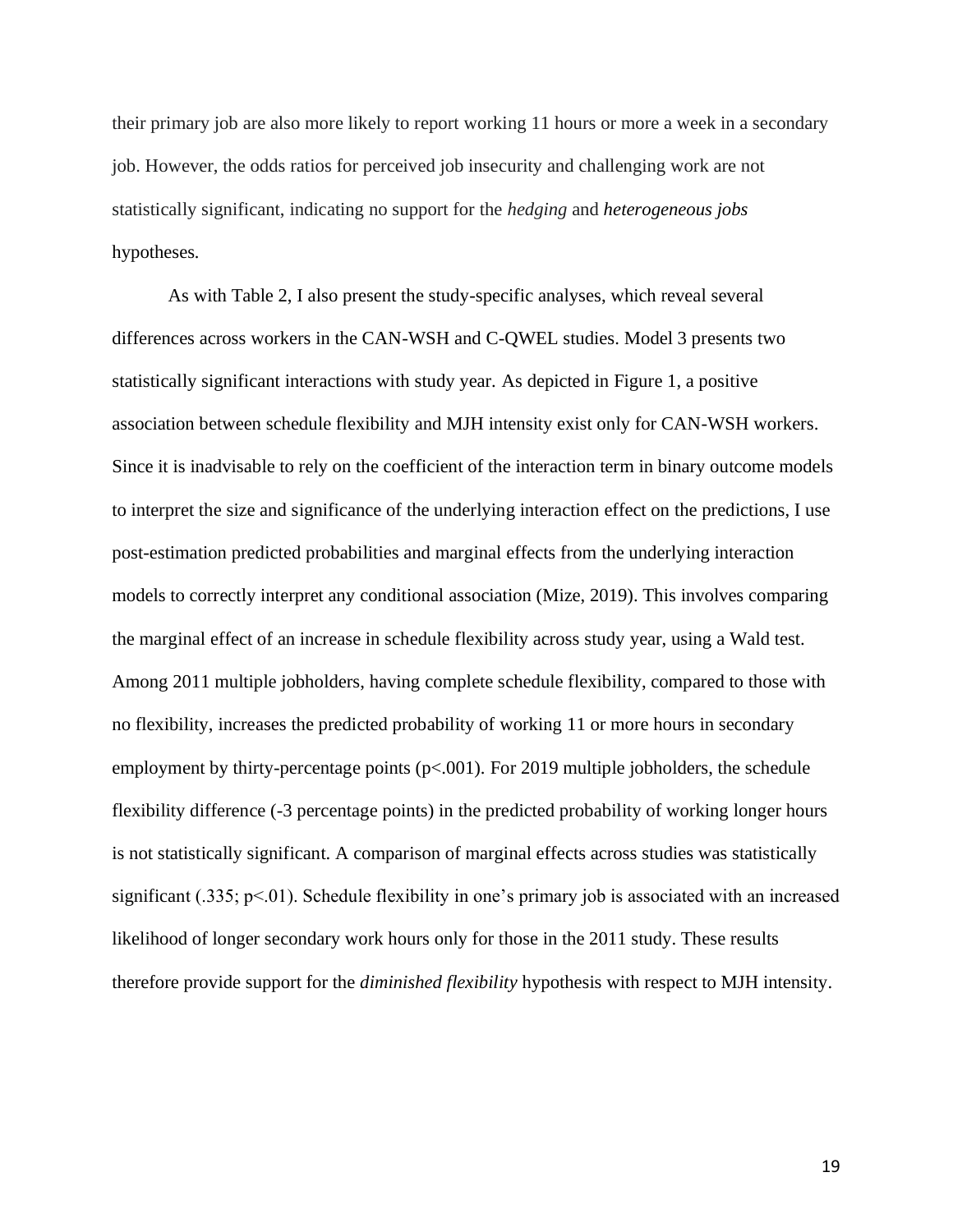### *Additional Analyses: Self-reported motivations for MJH*

The 2019 C-QWEL survey also asked multiple jobholders about the primary reason they worked more than one job—information that can shed further light on their decision-making process. Presented in Table 4, the most common primary reason for MJH was to earn additional income (40%). The second most reported reason was insufficient earnings in one's main job (23%). A close third factor was to pursue a hobby or interest (22%). While skill development was rarely provided as a primary factor for MJH (6%)—a finding that does not suggest support for the *heterogenous jobs hypothesis—*it is possible that those engaging in additional work to pursue a hobby are in part doing so because of a desire for increased variety of activities and skills. Finally, only five percent of multiple jobholders said that they worked an additional job in case they lost their main job, indicating little support for the *hedging hypothesis*. These findings, which highlight the importance of insufficient primary job earnings, therefore provide some support for the multivariate results presented in Table 2; however, it is also clear that many C-QWEL multiple jobholders are driven by the *desire* rather than the *need* for additional earnings.

#### [INSERT TABLE 4 ABOUT HERE]

#### **Discussion**

While research documents a growing gig economy consisting of short-term temporary employment and contract work, there has been little evidence of a concomitant rise in the percentage of North American workers with more than one job. This is surprising, since one might expect to see the gig economy driving up the MJH rate. One potential answer to this puzzle is that secondary employment has traditionally been narrowly measured, resulting in many instances of secondary work being overlooked. The results of this paper suggest support for this possibility, revealing a nonnegligible increase in Canadian MJH over the last decade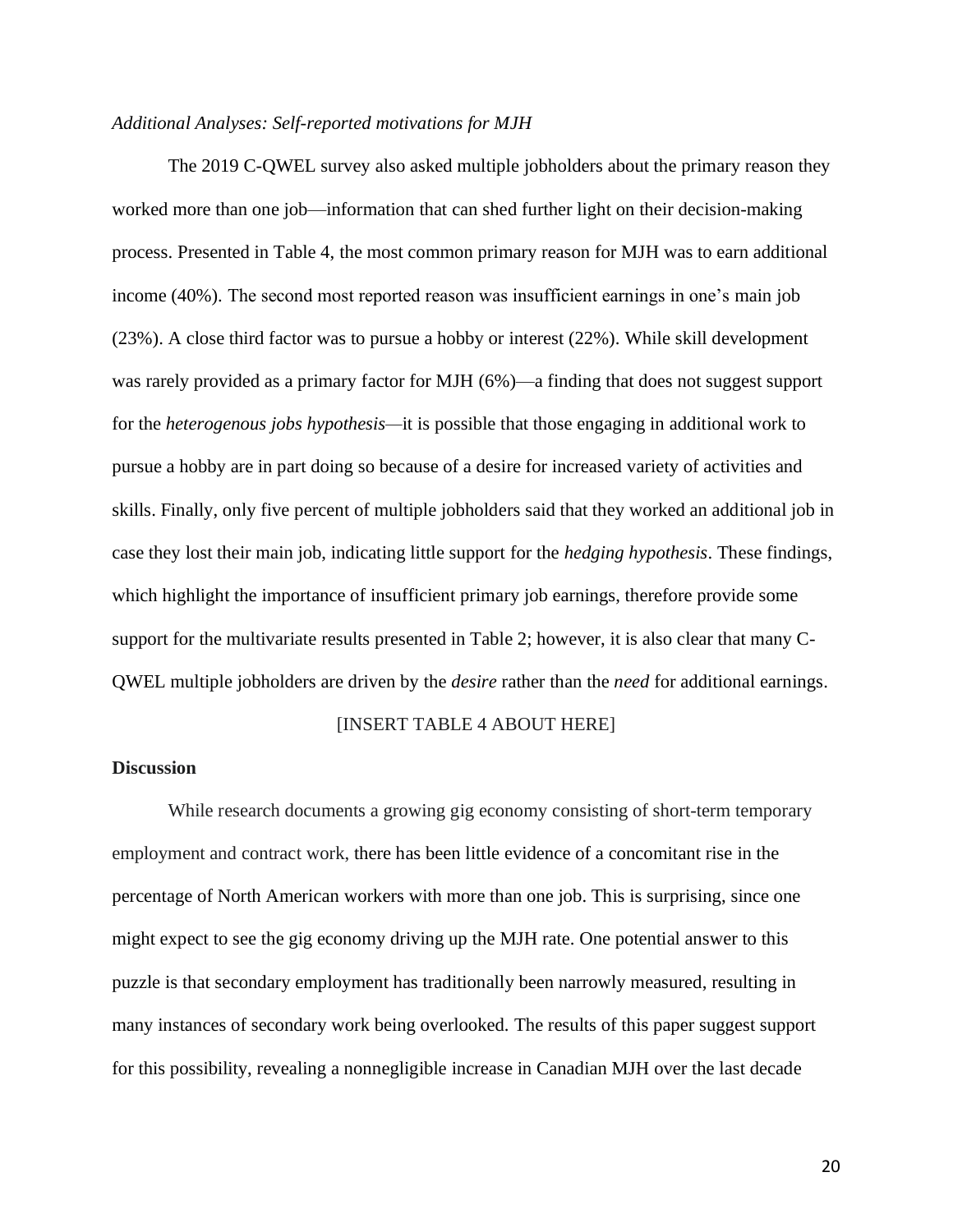when a more inclusive definition of secondary employment is used. Close to 1 in 5 Canadian workers in the 2019 C-QWEL study reported working in more than one job or line of work— a rate that is considerably higher than 2019 Statistics Canada estimates and also the MJH rate in the 2011 CAN-WSH study. Given the rapid growth of gig work in the last decade, it is possible that these findings reflect the influence of the gig economy on Canadian MJH rates.

While we await more reliable estimates of the size of the gig economy, these findings are useful in serving as a proxy for its impact on the Canadian labour market and the lives of working Canadians. They also raise important questions about the challenges that workers face in juggling work and family roles, since MJH has been linked to greater work-life conflict and worker stress (Boyd, Silter, and Chatfield, 2016). On the one hand, it is possible that we are witnessing the growth of more family-friendly instances of MJH—secondary employment than can be performed at the discretion of the worker (for example, an Uber driver working a few shifts when time permits), or the increased availability of desirable work. The supplementary findings documenting C-QWEL respondents' motivations for MJH supports this latter possibility—with 1 in 5 doing so to pursue a hobby or interest. On the other hand, there is growing evidence that many gig workers do not enjoy flexibility or control in their work (Rosenblat and Stark, 2016), which may exacerbate the problems of juggling multiple jobs. This view is supported in additional analyses of C-QWEL multiple jobholders, where 1 in 5 indicate that they work additional jobs out of necessity rather than choice. More research is therefore necessary to understand not just the implications of gig work, but also the consequences of combining gig work with more traditional employment, and whether multiple jobholding represents a potential new form of generalized insecurity.<sup>3</sup>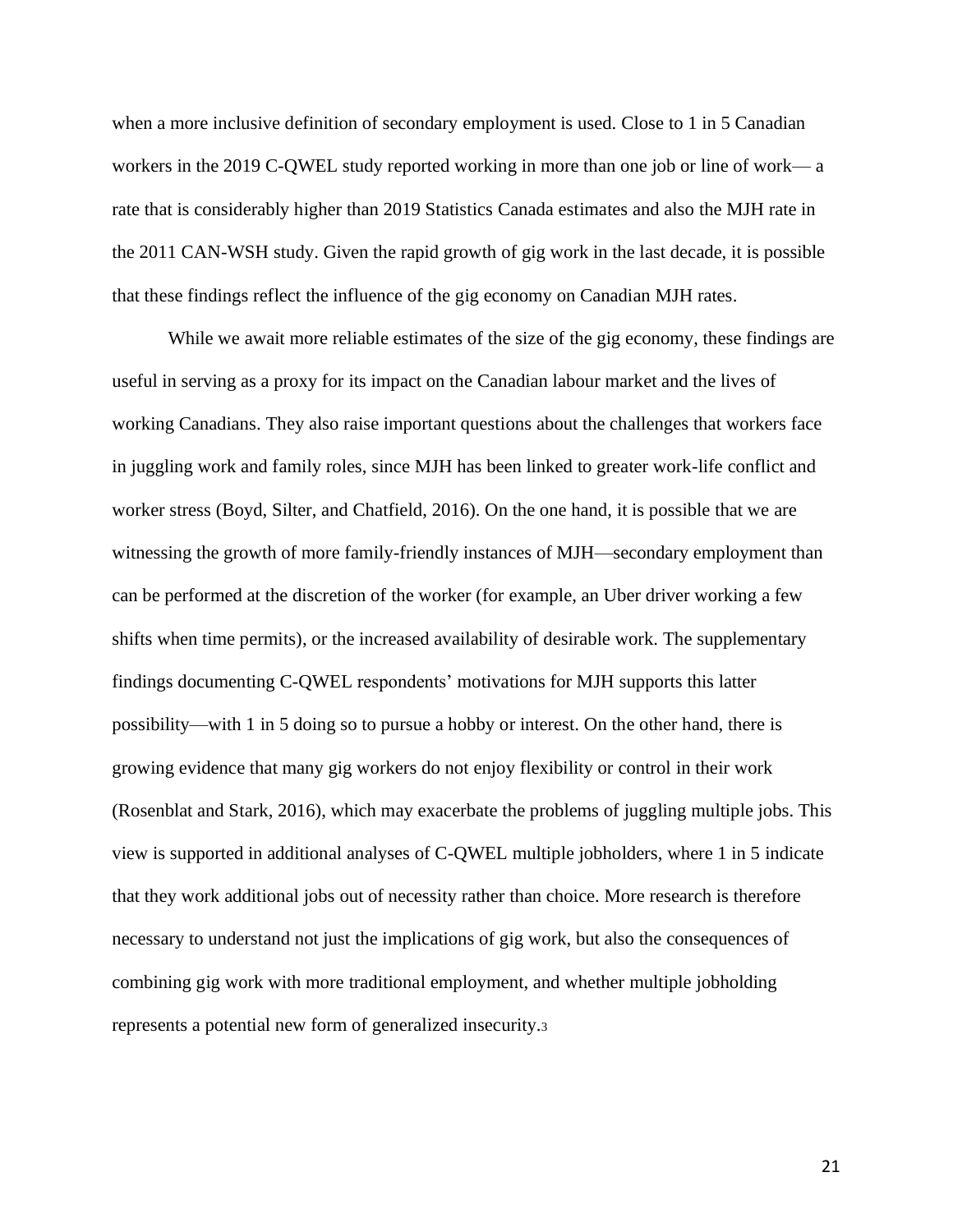While the findings of this paper suggest a rise in the prevalence of MJH, I find no evidence that MJH intensity has increased. In fact, the proportion of multiple jobholders with longer secondary work hours decreased between the 2011 and 2019 studies, after adjusting for other work and nonwork conditions. This contradicts the expectation that the flexibility of gig work leads workers to invest more time into secondary sources of employment. One possible explanation is that the gig economy has increased the prevalence of limited-hour and sporadic instances of MJH—a possibility that is consistent with research that documents very low annual earnings that come from gig employment (Farrell and Greig, 2016). This explanation is supported in the C-QWEL study, where 4 out of 10 multiple jobholders reported that they worked less than weekly in their second job. Unfortunately, I do not have similar information on CAN-WSH multiple jobholders' work schedules in 2011 against which to compare. Nevertheless, the high rate of sporadic multiple jobholders in the C-QWEL study may explain why the prevalence of MJH in 2019 is so much higher than official estimates that exclude lessthan-weekly participation. Further research on the work schedules of multiple jobholders and gig workers as a broader group is necessary.

In testing three dominant explanations of why workers take on additional employment, I find support only for the *hours constrained hypothesis*. Financial difficulties are associated with an increased likelihood of MJH in both CAN-WSH and C-QWEL studies. This is further supported by C-QWEL specific results that show that many multiple jobholders in 2019 cite financial factors as the reason for working additional jobs. It is worth considering the possibility that some of these workers may not struggle with hardship but seek additional employment due to blocked earning mobility in their main job. This alternative explanation reflects the considerable diversity of multiple jobholders' socioeconomic circumstances, as previously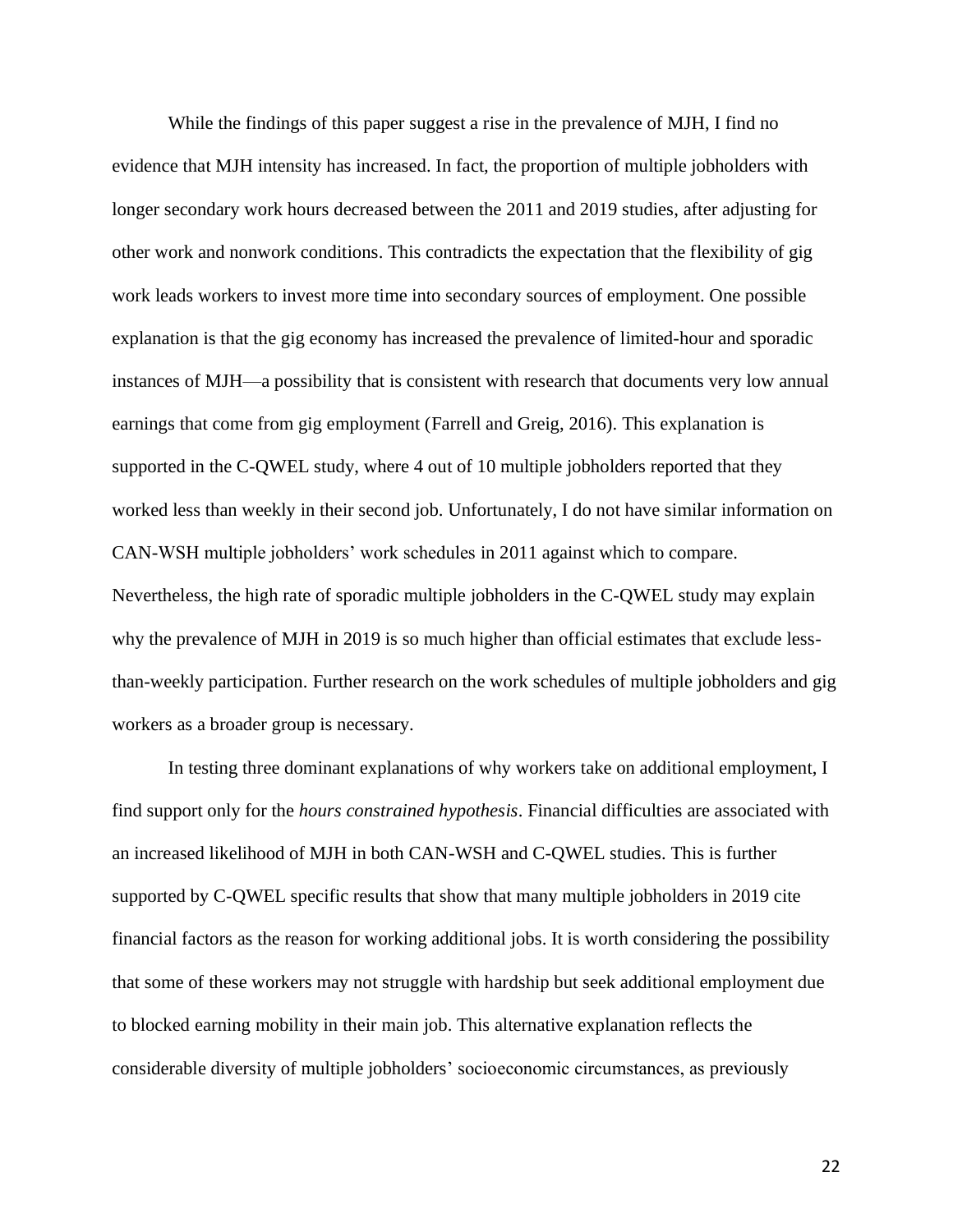documented in the literature (Panos, Pouliakas, and Zangelidis, 2014). Also consistent with previous research, I find no evidence supporting the *hedging* or *heterogenous jobs hypotheses*. In analyses of MJH intensity, however, I find that flexibility predicts more secondary work hours only in the 2011 CAN-WSH study. This provides support for the *diminished flexibility hypothesis* and the argument that the increasing availability of short-term work arrangements means that contemporary workers may now more easily accommodate additional jobs, regardless of whether they have flexible primary work schedules. There was no evidence, however, that perceived security of one's primary job influenced MJH in either 2019 or during the less favourable labour market conditions of 2011 (*diminished insecurity hypothesis*). Collectively, these findings suggest that both financial precariousness and the availability of flexible secondary employment are prominent drivers of MJH decisions.

Several limitations of these analyses deserve consideration. While focal survey measures are largely consistent across the studies, it is possible that the higher MJH rate observed in the C-QWEL is a result of the online nature of the C-QWEL survey, which may capture a disproportionate number of gig workers, who tend to be younger and online more. The 2011 CAN-WSH study, in contrast, was based on a telephone survey. Further, the C-QWEL sample was randomly selected from a rotating panel of panellists who completed surveys for the Angus Reid Forum, while the CAN-WSH relied on a probability sampling method to select respondents. It is possible that these different collection and sampling methodologies could have contributed the observed differences in MJH. However, both samples are weighted to ensure they are representative of the underlying population of Canadian workers in 2011 and 2019. Further, the 2011-2019 MJH differences remain in multivariate analyses that adjust for covariates. Nevertheless, it is vital to examine whether the 2019 C-QWEL MJH patterns are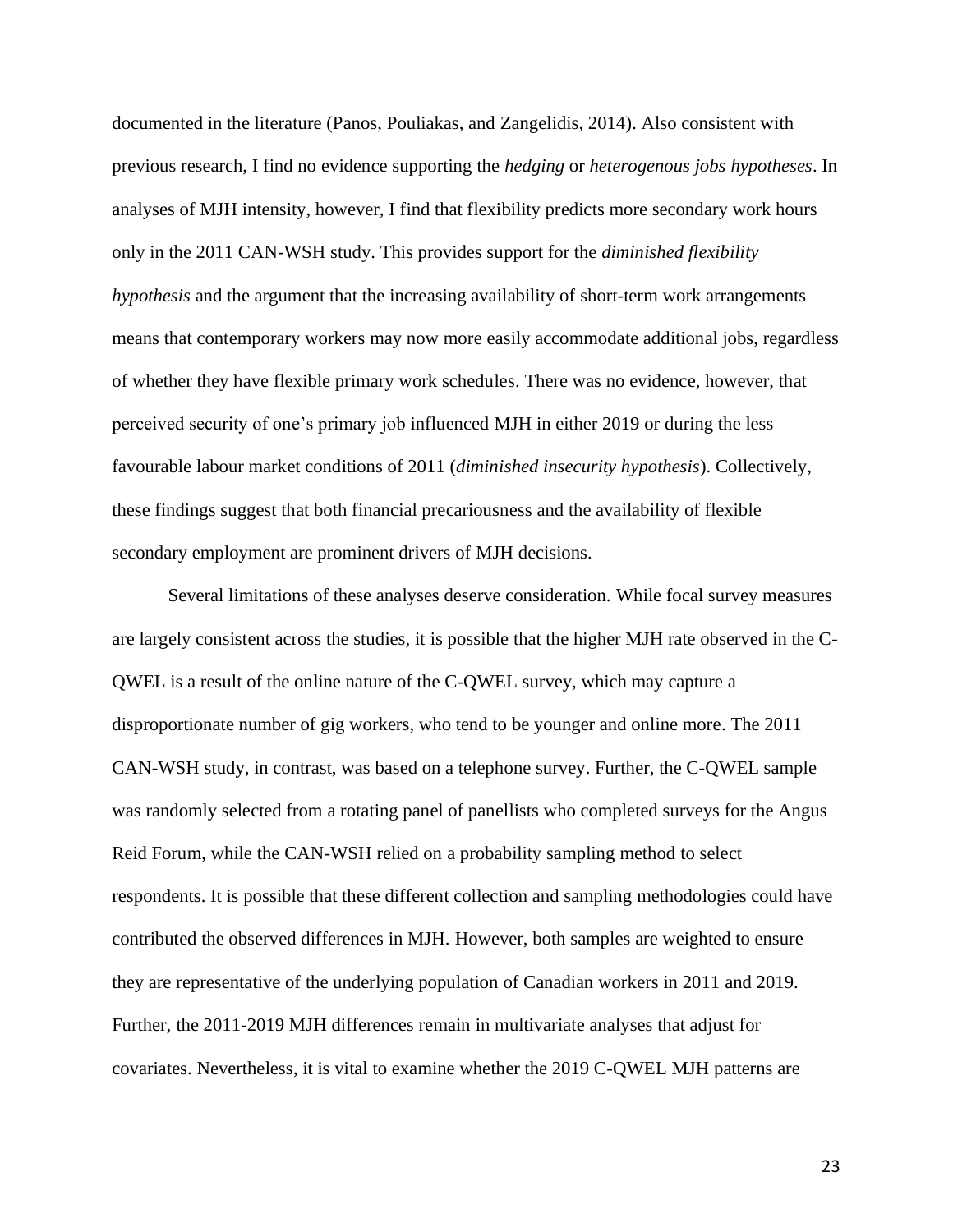replicated in other representative samples of the contemporary workforce. Regarding the tests of possible MJH determinants, cross-sectional associations between financial difficulties, perceived job insecurity and challenging work can only be used to infer potential antecedents of MJH. Analyses using longitudinal data are therefore warranted.

#### **Conclusion**

The findings in this paper, which reveal substantial growth in MJH in Canada, are the first to my knowledge in the North American context. Nevertheless, this trend is consistent with other countries, including Australia, that have adopted similar broader measures of multiple jobholders (ABS, 2019). MJH growth should be of concern to researchers and policymakers, given that multiple jobholders appear to be vulnerable to financial hardship—a sign that many workers continued to struggle finding employment with sufficient hours and pay during the last economic recovery period (Bamberry and Campbell, 2012). Thus, while the proliferation of flexible, short-term work may have made it easier for workers to juggle several jobs, the findings of this paper suggest a precarious dimension to MJH that reflects underlying problems in the quality of workers' primary employment, rather than labour market opportunity.

Since precarious multiple jobholders may be overlooked by traditional survey measures that are not sensitive to sporadic or informal secondary work arrangements, is important for future research to adopt more inclusive MJH measures to understand the prevalence and experiences of this vulnerable group of workers. This likely requires broader and more fluid definitions of employment, as well as a generalized view of employment precariousness that extends beyond a worker's primary job. Additionally, research should examine how the nature and consequences of multiple jobholding varies across labour market contexts. In Europe, for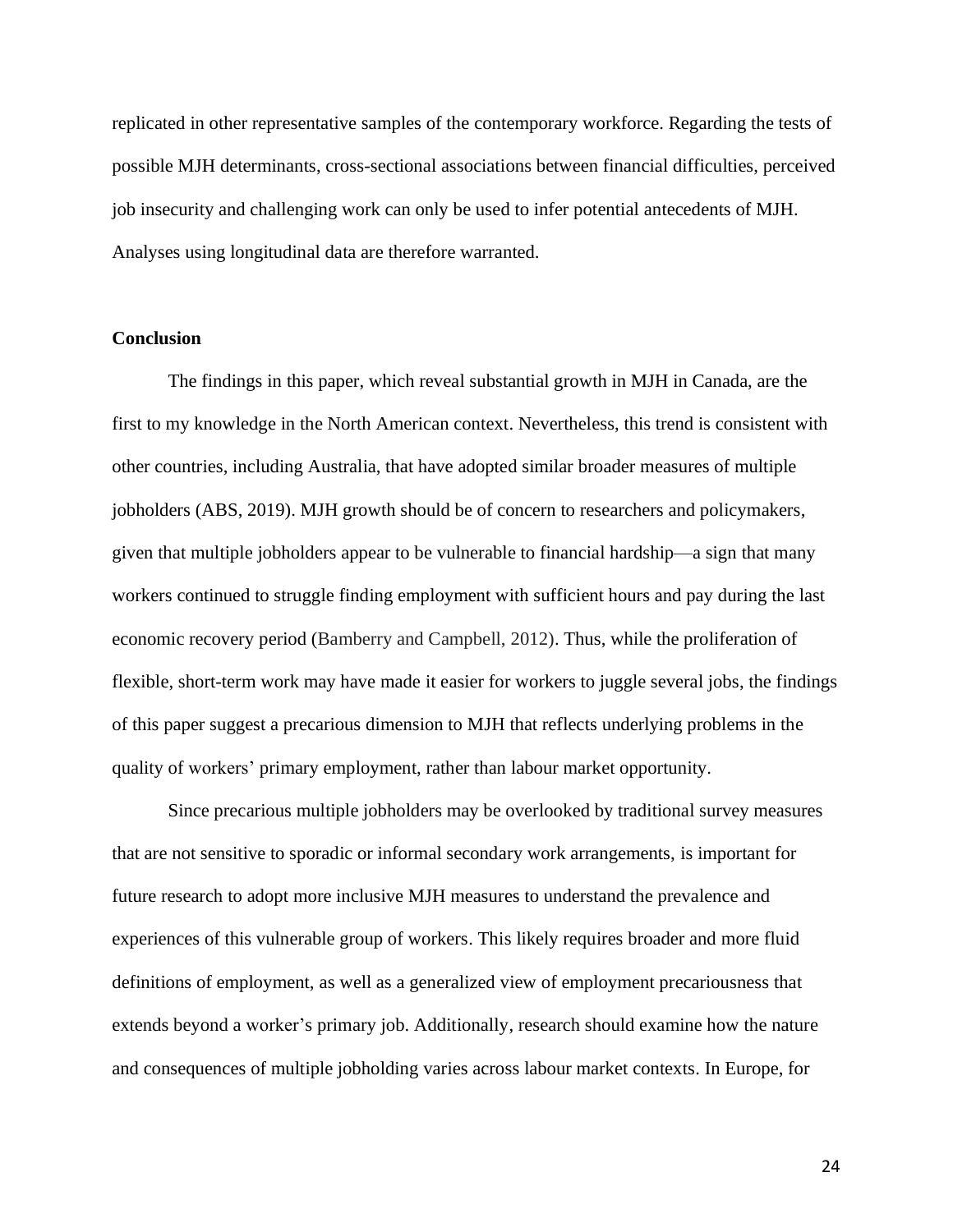example, MJH rates tend to be highest in Nordic countries (Eurostat 2015), which tend to have stronger social welfare protections. It is possible that MJH arrangements in these contexts are less likely to reflect precariousness and instead more voluntary job combinations. Cross-national comparisons of the link between MJH and employment precariousness are therefore worthy of further study.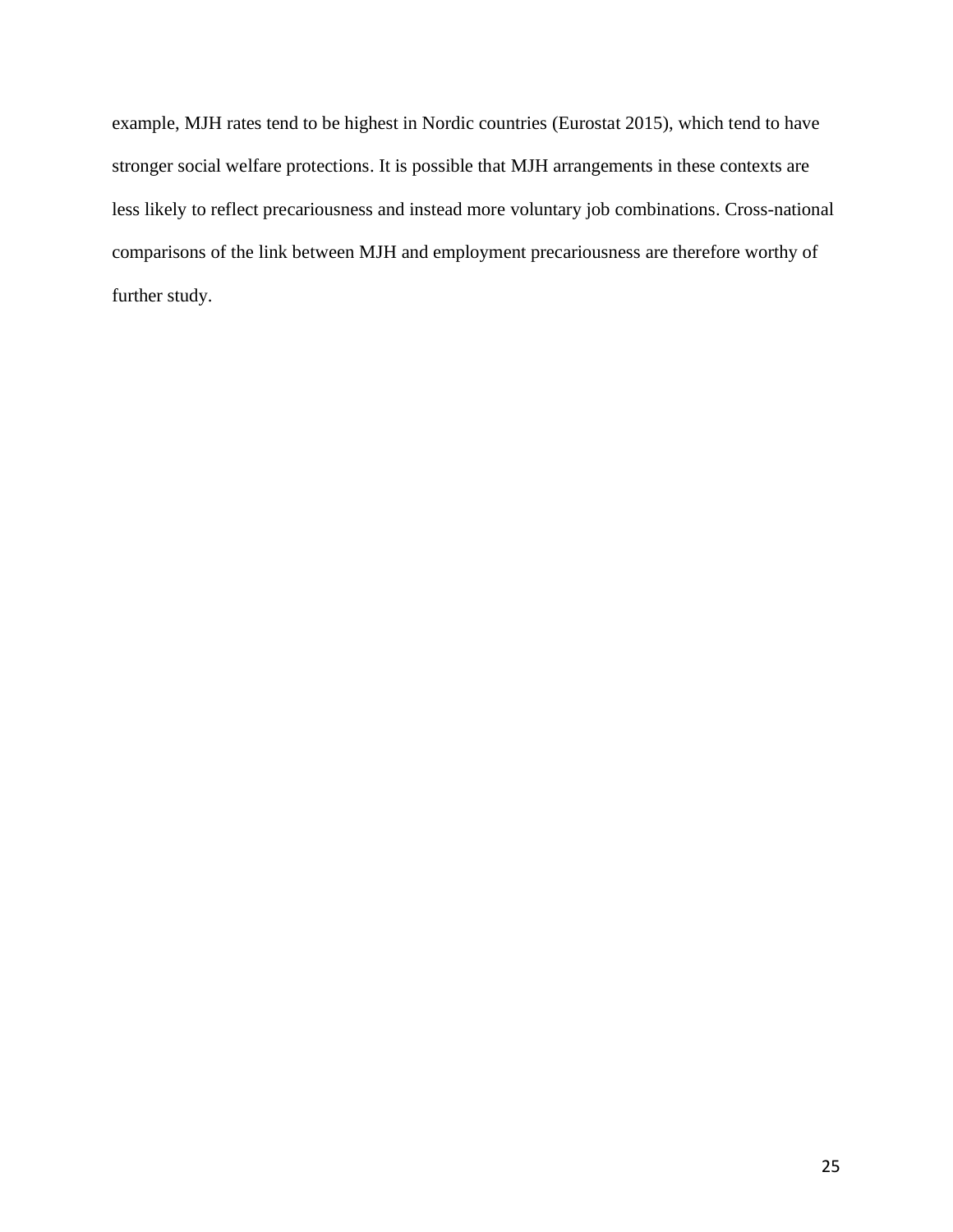**Notes** 

- 1. The Angus Reid Forum contains enough people in each major demographic group to draw randomized samples that represent the population as a whole. In order to ensure that research participants accurately represent the public in terms of both demographics and attitudes, surveys are based upon representative samples from each panel that are randomized and statistically weighted according to the most current demographic and regional voting data available. For the C-QWEL study, sample selection started with creating a balanced sample matrix of the Canadian population. A randomized sample of Angus Reid Forum members were then selected to match this matrix to ensure a representative sample. Subsequent to this step, final sample data is analysed and weighted to a series of variables (Age, Gender, Region, 2015 Federal Election voting behavior) to ensure balanced representivity of all working Canadians.
- 2. The C-QWEL sample, which includes information on respondents' secondary employment status, allows for an estimate of the prevalence of MJH across all workers (i.e. workers with primary wagework or primary self-employment statuses). Excluding those reporting self-employment in both their primary and secondary jobs, the estimate of MJH was 18 percent among C-QWEL respondents—slightly less than the 19 percent reported in the main analyses in which the sample was restricted to primary wageworkers.
- 3. I thank a journal reviewer for this insight.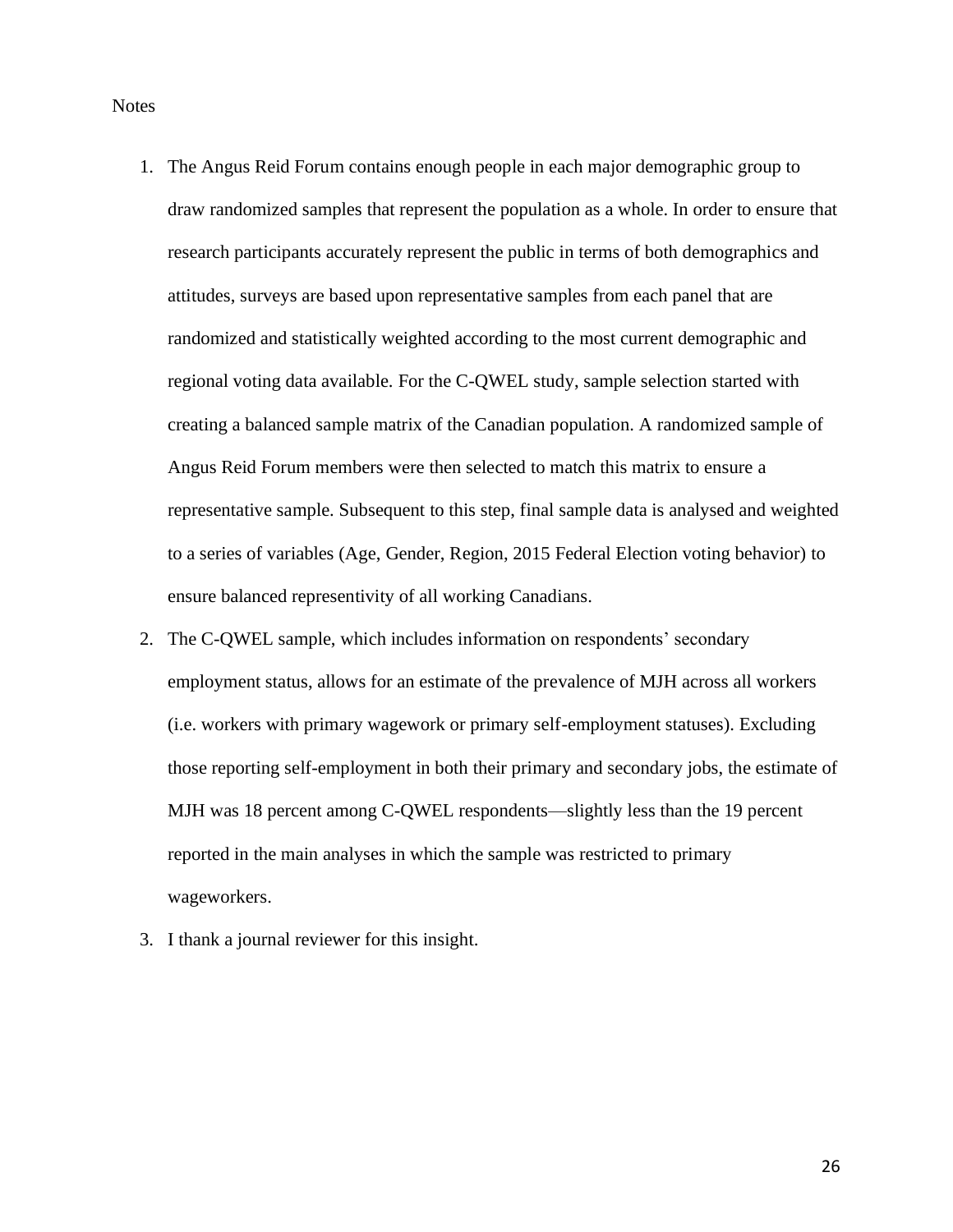References

- Australian Bureau of Statistics (2019) *Jobs in Australia, 2011-12 to 2016-17.* cat. no. 6160.0, Available at https://www.abs.gov.au/ausstats/abs@.nsf/mf/6160.0
- Abraham KG and Amaya A (2018) *Probing for informal work activity*. National Bureau of Economic Research (No. w24880).
- Allard M and Polivka AE (2018) Measuring labour market activity today: are the words work and job too limiting for surveys? *Monthly Labour Review* 1-19 Available at www.jstor.org/stable/26563040
- Bamberry L and Campbell I (2012). Multiple job holders in Australia: Motives and Personal impact. *Australian Bulletin of Labour* 38(4): 293–314.
- Beckhusen J (2019) *Multiple Jobholders in the United States: 2013*. US Department of Commerce, Economics and Statistics Administration, US Census Bureau.
- Bell D, Hart RA and Wright RE (1997) *Multiple jobholding as a 'hedge' against unemployment*. CEPR Discussion Papers No. 1626.
- Boyd EM, Sliter MT and Chatfield S (2016) Double trouble: Work–family conflict and wellbeing for second jobholders. *Community, Work & Family 19*(4): 462-480.
- Bracha A and Burke MA (2019) *How Big Is the Gig?* Unpublished paper, Federal Reserve Bank of Boston.
- Collins B, Garin A, Jackson E, et al. (2019) *Is gig work replacing traditional employment? Evidence from two decades of tax returns*. Unpublished paper, IRS SOI Joint Statistical Research Program.
- Dickey H, Watson V and Zangelidis A (2011) Is it all about money? An examination of the motives behind moonlighting. *Applied Economics 43*(26) 3767-3774.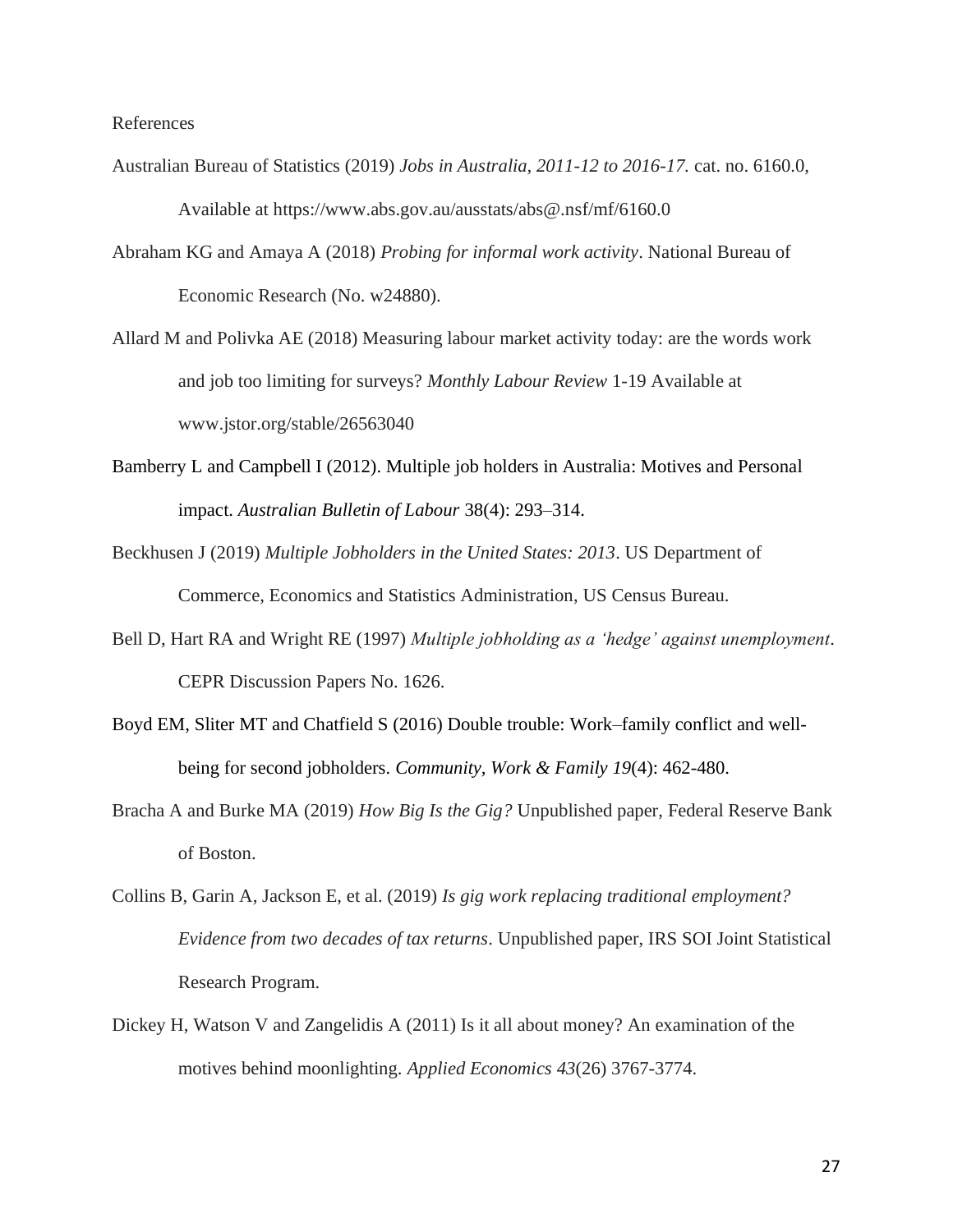Farrell D and Greig F (2016) *Paychecks, paydays, and the online platform economy*. JP Morgan Chase Institute. Accessed at https://www.jpmorganchase.com/corporate/institute/document/jpmc-institute-volatility-

2- report.pdf.

- Eurostat (2015) *Population in employment having a second job. 2015.* Available at: http://ec.europa.eu/eurostat/web/employment-and-social-inclusionindicators/employment-guidlines/indicators.
- Fulford M and Patterson M (2019) *Multiple jobholders in Canada*. Statistics Canada, Catalogue no. 71-222-X2019003.
- Galinsky E, Aumann K and Bond JT (2013) *Times are changing: Gender and generation at work and at home*. Reprinted in S. Poelmans, J. H. Greenhaus, & M. Las Heras Maestro (Eds.), Expanding the boundaries of work-family research: A vision for the future (Vol. 13, pp. 279–296). New York: Palgrave Macmillan.

Hipple SF (2010) Multiple jobholding during the 2000s. *Monthly Labour Review* 133(7): 21-32.

- Hirsch BT, Husain MM and Winters JV (2016) Multiple Jobholding, local labour markets, and the business cycle. *IZA Journal of Labour Economics* 5(4): 1-29.
- Jeon S, Liu H and Ostrovsky Y (2019). *Measuring the gig economy in Canada using administrative data*. Statistics Canada Catalogue, No. 11F0019M 437.
- Kässi O and Lehdonvirta V (2018) Online labour index: measuring the online gig economy for policy and research, *Technological Forecasting and Social Change* 137: 241–8.
- Katz LF and Krueger AB (2019) The rise and nature of alternative work arrangements in the United States, 1995–2015. *ILR Review* 72(2): 382-416.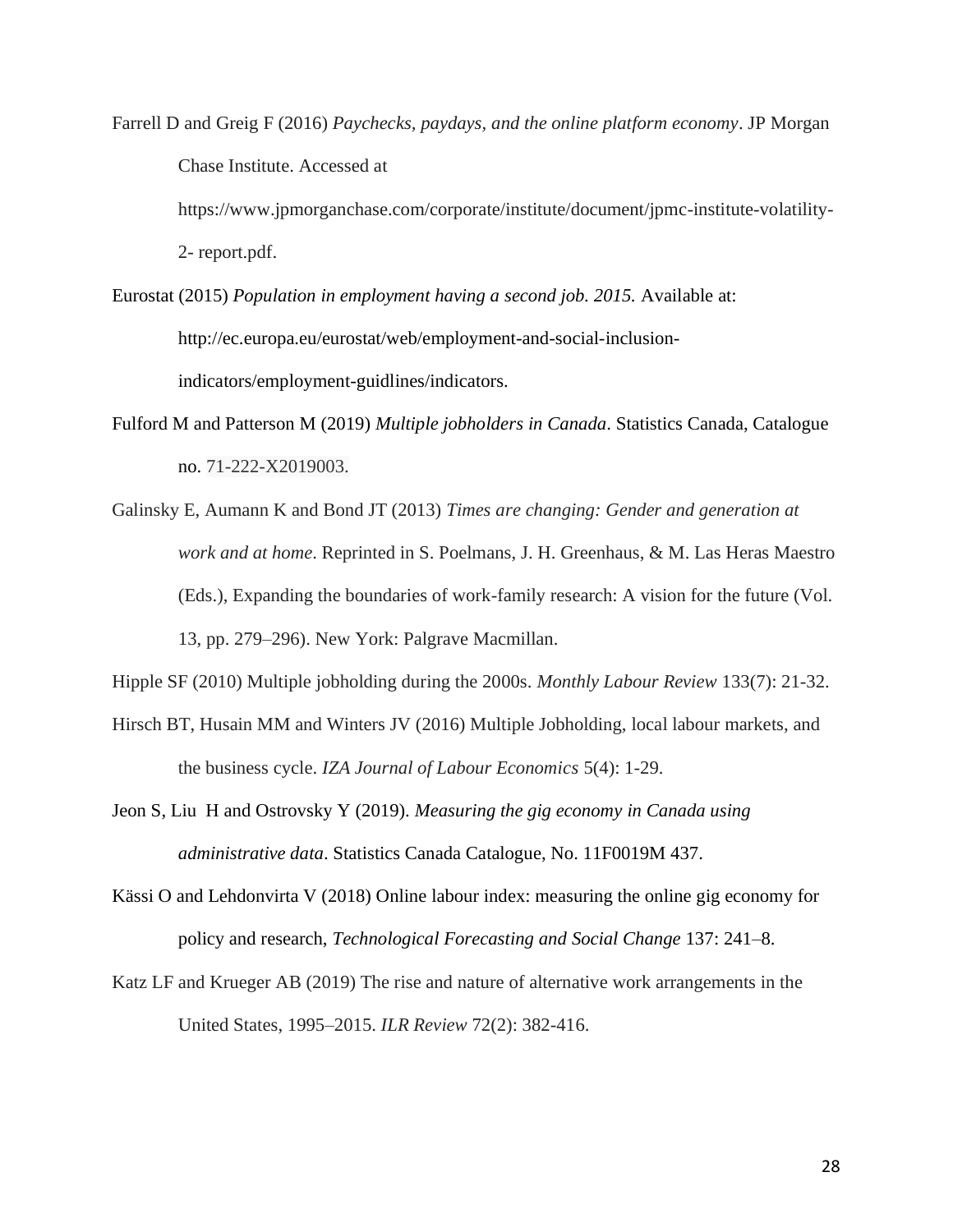- Kimmel J and Powell LM (2001) A comparative analysis of moonlighting in Canada and the United States. In S. Houseman and A. Makamura (Eds.) *W.E. Upjohn Institute for Employment Research* 2:293–326. Kalamazoo, MI.
- Klinger S and Weber E (2020). Secondary job holding in Germany. *Applied Economics*, Advance online publication. DOI: 10.1080/00036846.2019.1707767

Kostyshyna O and Lalé E (2019). *On the Evolution of Multiple Jobholding in* 

*Canada*. Unpublished paper, Accessed at SSRN: https://ssrn.com/abstract=3357588 or http://dx.doi.org/10.2139/ssrn.3357588

Kostyshyna O and Luu C (2019) The Size and Characteristics of Informal ("Gig") Work in Canada. *Staff Analytical Note 2019-6. Bank of Canada.* Accessed at https://www.bankofcanada.ca/wp-content/uploads/2019/02/san2019-6.pdf

- Mize TD (2019) Best practices for estimating, interpreting, and presenting nonlinear interaction effects. *Sociological Science* 6: 81-117.
- Panos GA, Pouliakas K and Zangelidis A (2014) Multiple job holding, skill diversification, and mobility. *Industrial Relations: A Journal of Economy and Society* 53(2): 223-272.
- Rosenblat A and Stark L (2016) Algorithmic labour and information asymmetries: A case study of Uber's drivers. *International Journal of Communication* 10: 3758–3784.
- Schieman S (2013). Job-related resources and the pressures of working life. *Social Science Research* 42(2): 271-282.
- Shishko R and Rostker B (1976) The economics of multiple job holding. *The American Economic Review* 66(3): 298-308.
- Wu Z, Baimbridge M and Zhu Y (2009) Multiple job holding in the United Kingdom: Evidence from the British Household Panel Survey *Applied Economics* 41: 1–16.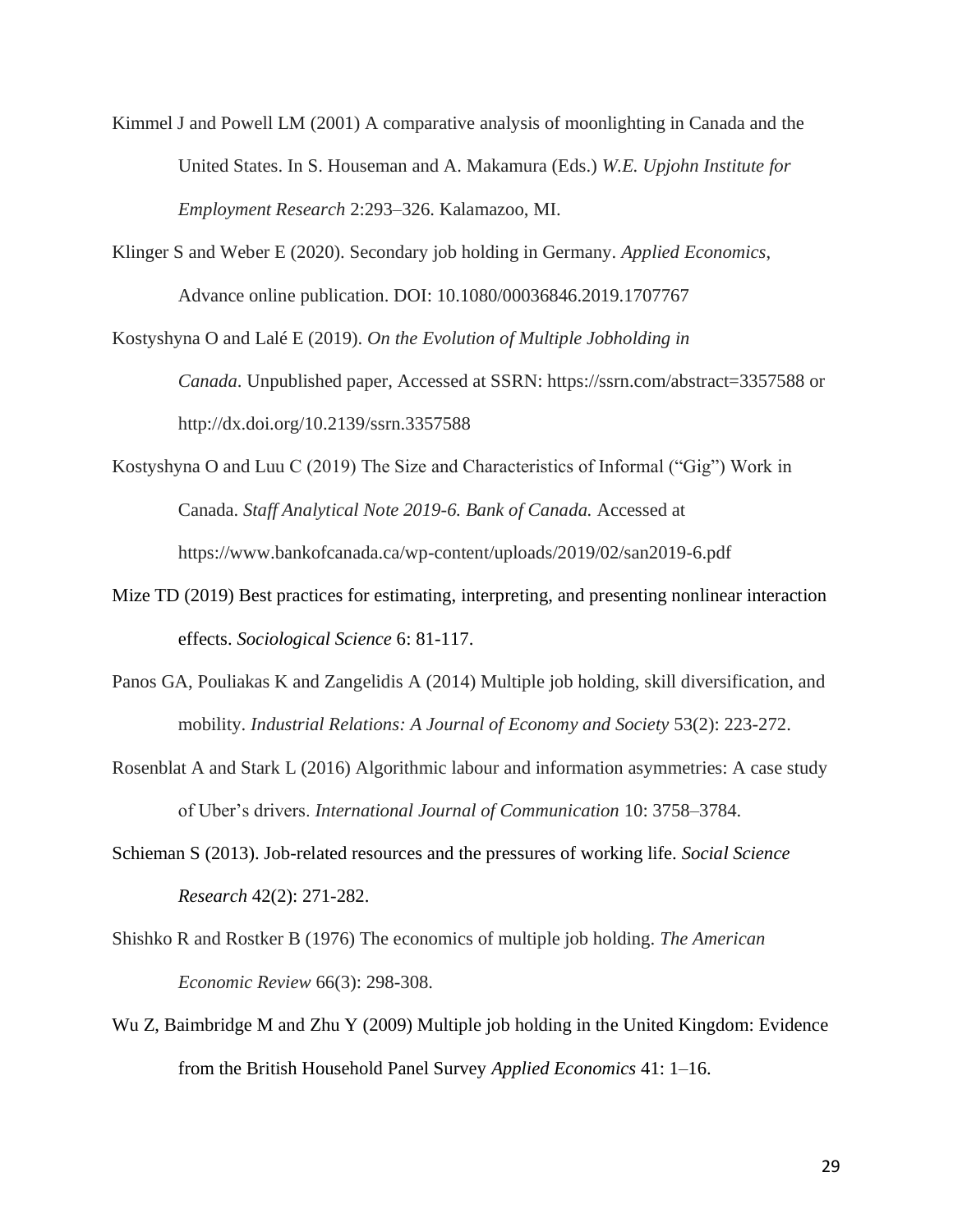Zangelidis, A (2014) *Labour market insecurity and second jobholding in Europe*. Available at SSRN, http://dx.doi.org/10.2139/ssrn.2615268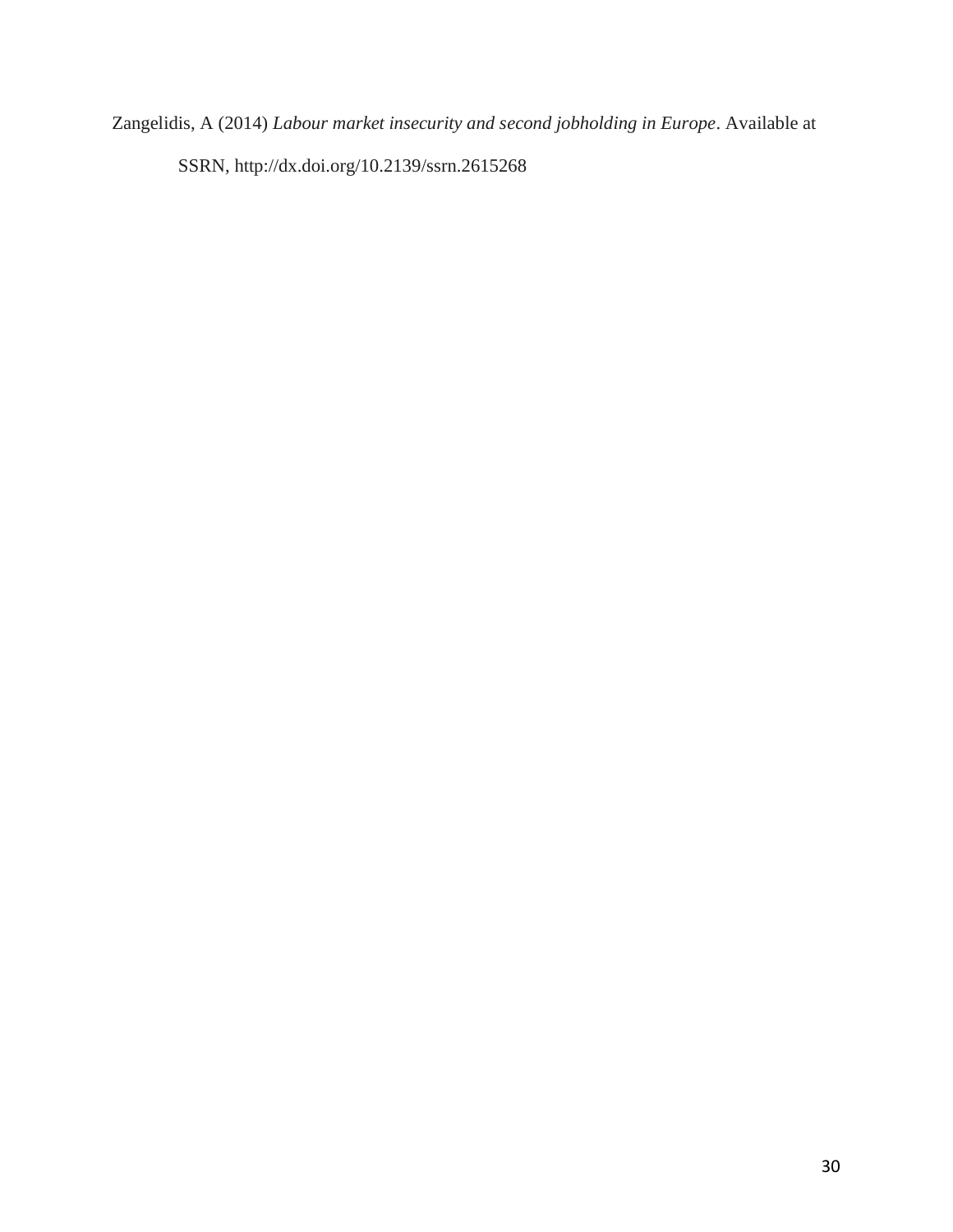|                                          | 2011 CAN-WSH |                  | 2019 C-QWEL |                  |  |
|------------------------------------------|--------------|------------------|-------------|------------------|--|
|                                          |              | $(N=4,285)$      |             | $(N=1,642)$      |  |
|                                          | Mean/        | 95% CI           | Mean/       | 95% CI           |  |
|                                          | Percent      |                  | Percent     |                  |  |
| Multiple jobholder                       | $14.7*$      | $13.77 - 15.63$  | 18.91       | $16.85 - 20.97$  |  |
| $11+$ hours for additional jobs (weekly) | 39.10        | $34.13 - 44.07$  | 34.63       | $28.99 - 40.27$  |  |
| Perceived job insecurity                 | 24.66        | $23.05 - 26.27$  | 22.91       | $19.85 - 25.97$  |  |
| Financial hardship                       | .021         | $-0.015 - 0.057$ | .031        | $-0.018 - 0.080$ |  |
| Challenging work                         | $3.286*$     | $3.261 - 3.311$  | 2.963       | $2.928 - 2.998$  |  |
| Schedule control                         | 2.772        | $2.733 - 2.811$  | 2.779       | $2.718 - 2.840$  |  |
| Job autonomy                             | $2.804*$     | $2.777 - 2.831$  | 2.552       | $2.514 - 2.590$  |  |
| Job pressures                            | $3.053*$     | $3.009 - 3.097$  | 3.208       | $3.156 - 3.260$  |  |
| Work hours (main job)                    | 38.483       | $37.67 - 39.29$  | 38.771      | $38.19 - 39.35$  |  |
| College degree holder                    | 50.21        | $48.46 - 51.96$  | 46.83       | $44.31 - 49.35$  |  |
| Household income                         |              |                  |             |                  |  |
| Less than $$25,000$                      | $9.40*$      | $7.61 - 11.2$    | 5.12        | $3.87 - 6.37$    |  |
| \$25,000-\$49,999                        | $21.51*$     | $20.79 - 22.23$  | 17.64       | $16.67 - 18.61$  |  |
| \$50,000-\$99,999                        | 39.42        | $37.28 - 41.56$  | 39.13       | $38.13 - 40.13$  |  |
| \$100,000-149,999                        | $17.31*$     | $15.63 - 18.99$  | 22.63       | $20.74 - 24.52$  |  |
| $$150,000+$                              | 12.41        | $10.42 - 14.4$   | 15.63       | $13.69 - 17.57$  |  |
| Age                                      | 39.056*      | $38.52 - 39.60$  | 43.710      | $43.22 - 44.20$  |  |
| Women                                    | 50.11        | $49.12 - 51.08$  | 52.81       | $50.40 - 55.22$  |  |
| Caucasian                                | 85.20        | $84.45 - 85.95$  | 87.02       | $85.23 - 88.81$  |  |
| Cohabitating or married                  | 61.12        | $58.76 - 63.48$  | 59.71       | $57.25 - 62.17$  |  |
| Parent                                   | 48.15*       | $46.50 - 49.80$  | 32.01       | $31.05 - 32.97$  |  |

Table 1. Descriptive Statistics on Variables by Study (weighted)

CI= Confidence Interval

\* 2019 mean/proportion significantly different from 2011 mean/percent at p<.05 (two-tailed)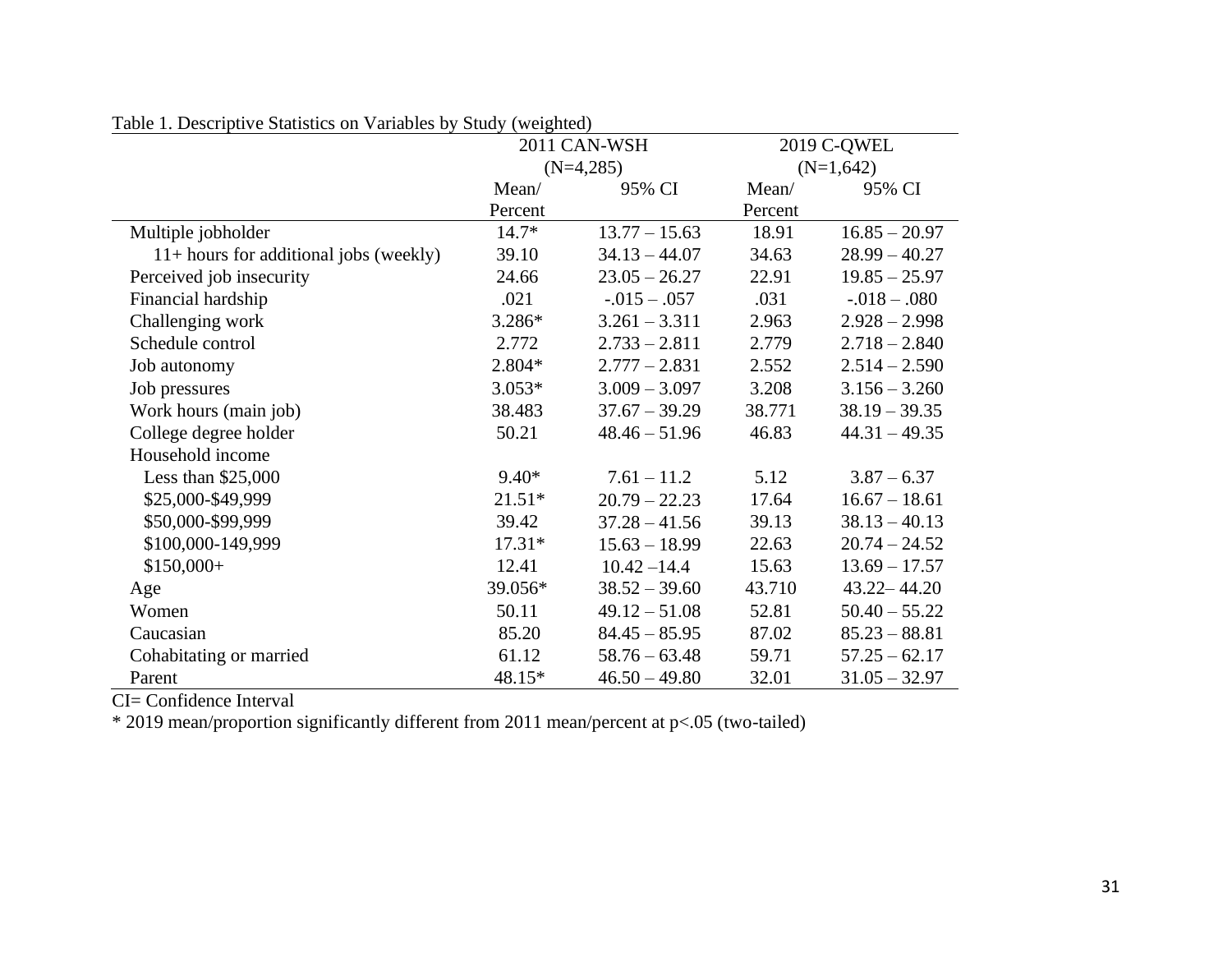|                                                | able 2. Eventual regression of managic polioitung on socioutinographics and work manufacture conditions<br>Pooled Sample |           | 2011 CAN-WSH                    |          | 2019 C-QWEL |                      |
|------------------------------------------------|--------------------------------------------------------------------------------------------------------------------------|-----------|---------------------------------|----------|-------------|----------------------|
|                                                | $N=5,927$<br>Model 1                                                                                                     | Model 2   | $N=4,285$<br>Model 1<br>Model 2 |          | Model 1     | $N=1,642$<br>Model 2 |
| Surveyed in 2011<br>Sociodemographics          | $.638***$                                                                                                                | $.648***$ | ---                             | ---      | ---         | ---                  |
| Age                                            | .988**                                                                                                                   | .989**    | .990*                           | .990*    | .990        | .985*                |
| Women                                          | .867                                                                                                                     | $.818*$   | .786                            | .786     | .961        | .892                 |
| Caucasian                                      | .875                                                                                                                     | .915      | .970                            | .970     | .808        | .770                 |
| Cohabitating or married                        | .916                                                                                                                     | .922      | .905                            | .905     | 1.008       | .971                 |
| Parent                                         | .984                                                                                                                     | .928      | .908                            | .908     | 1.081       | .998                 |
| College degree holder                          | 1.228*                                                                                                                   | 1.305**   | $1.262*$                        | $1.262*$ | 1.336*      | 1.409*               |
| Household income                               |                                                                                                                          |           |                                 |          |             |                      |
| \$25,000-\$49,999                              | .875                                                                                                                     | .955      | .924                            | .996     | .596        | .849                 |
| \$50,000-\$99,999                              | .801                                                                                                                     | .974      | .846                            | .986     | .619        | .927                 |
| \$100,000-149,999                              | .800                                                                                                                     | 1.044     | .759                            | .948     | .660        | 1.182                |
| $$150,000+$                                    | .750                                                                                                                     | 1.072     | .698                            | .987     | .646        | 1.189                |
| <b>Work/Financial Conditions</b><br>Work hours | $---$                                                                                                                    | .987**    |                                 | .987*    |             | .987                 |
| Job pressures                                  | $---$                                                                                                                    | .987      | $---$                           | 1.020    | $---$       | .886                 |
| Job autonomy                                   | $---$                                                                                                                    | 1.032     | $---$                           | 1.060    | ---         | .963                 |
| Schedule control                               | $---$                                                                                                                    | 1.029     | ---                             | 1.016    | $---$       | 1.064                |
| Challenging work                               | $---$                                                                                                                    | 1.012     | $---$                           | .992     | $ -$        | 1.135                |
| Perceived job insecurity                       |                                                                                                                          | 1.061     |                                 | .997     |             | 1.208                |
| Financial Hardship                             | $---$                                                                                                                    | 1.232***  | ---                             | 1.183**  | $---$       | 1.382**              |

Table 2. Logistic regression of multiple jobholding on sociodemographics and work/financial conditions

Notes: Odds ratios presented \*p < 0.05, \*\*p < 0.01, \*\*\*p < 0.001 (two-tailed).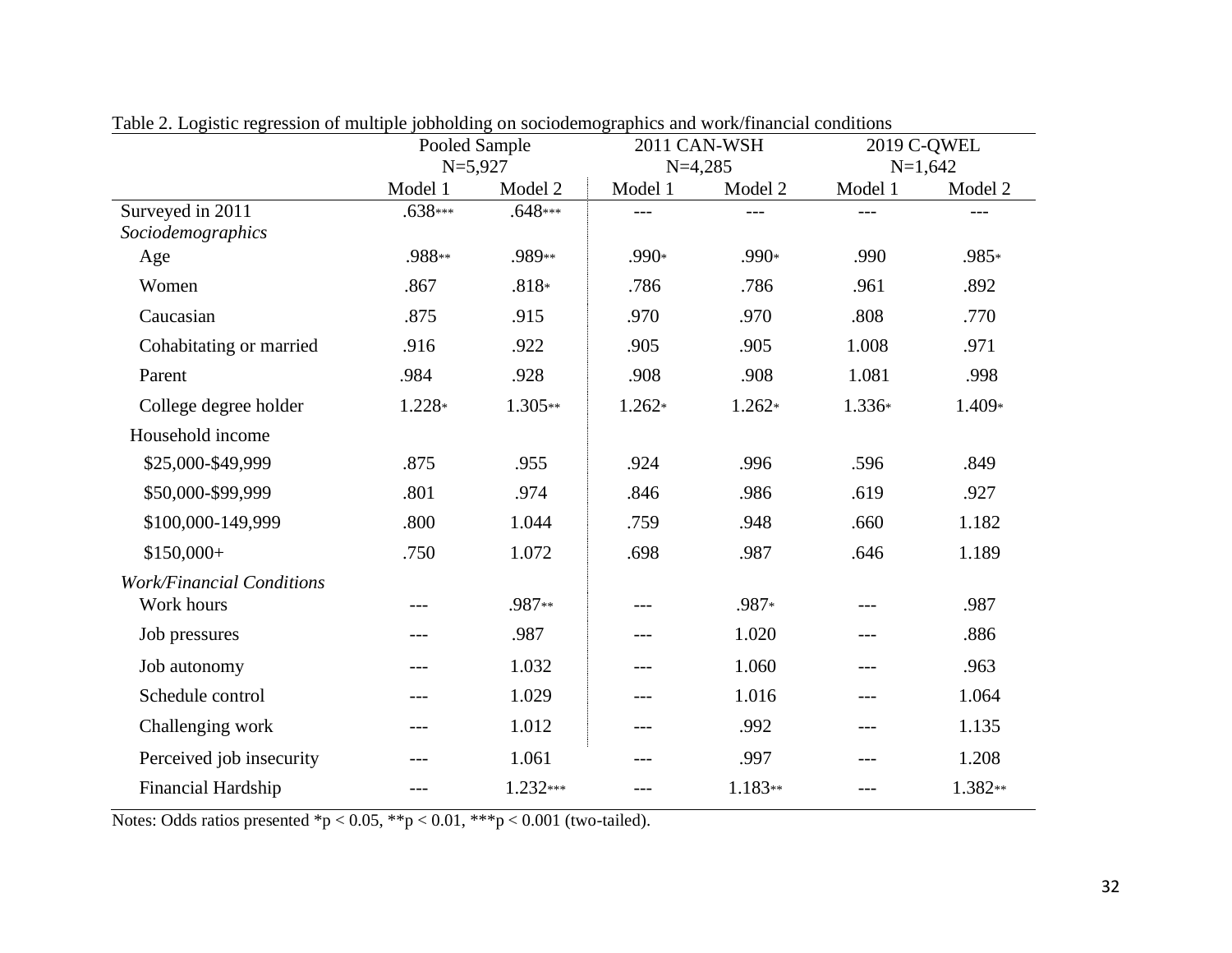|                                  | able 5. Logistic regression of working 11+ hours in secondary employment on socious mographics and work conditions<br>Pooled Sample (N=938) |           | 2011 CAN-WSH (N=588) |         | 2019 C-QWEL (N=350) |          |          |
|----------------------------------|---------------------------------------------------------------------------------------------------------------------------------------------|-----------|----------------------|---------|---------------------|----------|----------|
|                                  | Model 1                                                                                                                                     | Model 2   | Model 3              | Model 1 | Model 2             | Model 1  | Model 2  |
| Surveyed in 2011                 | 1.372                                                                                                                                       | 1.589**   | .967                 |         |                     |          |          |
| Sociodemographics                |                                                                                                                                             |           |                      |         |                     |          |          |
| Age                              | 1.006                                                                                                                                       | 1.008     | 1.007                | 1.005   | 1.008               | 1.015    | 1.013    |
| Women                            | 1.228                                                                                                                                       | 1.224     | 1.258                | 1.032   | 1.003               | 1.972*   | 2.179**  |
| Caucasian                        | .394***                                                                                                                                     | .437***   | .750                 | .319*** | .353***             | .625     | .757     |
| Cohabitating or married          | 1.183                                                                                                                                       | 1.241     | 1.278                | 1.118   | 1.128               | $1.963*$ | 1.876*   |
| Parent                           | .918                                                                                                                                        | .885      | .885                 | .841    | .819                | 1.582    | .953     |
| College degree holder            | .799                                                                                                                                        | .847      | .845                 | .735    | .732                | 1.065    | 1.229    |
| Household income                 |                                                                                                                                             |           |                      |         |                     |          |          |
| \$25,000-\$49,999                | .821                                                                                                                                        | .862      | .842                 | .990    | 1.062               | .337     | .268     |
| \$50,000-\$99,999                | 1.001                                                                                                                                       | 1.201     | 1.231                | 1.252   | 1.584               | .478     | .427     |
| \$100,000-149,999                | .992                                                                                                                                        | 1.198     | 1.211                | .835    | 1.112               | .889     | .691     |
| $$150,000+$                      | .659                                                                                                                                        | .844      | .826                 | .697    | .915                | .388     | .383     |
| <b>Work/Financial Conditions</b> |                                                                                                                                             |           |                      |         |                     |          |          |
| Work hours                       | $---$                                                                                                                                       | 1.000     | 1.000                | $---$   | .994                | $---$    | 1.009    |
| Job autonomy                     | ---                                                                                                                                         | .839      | .843                 | ---     | .748                | $---$    | 1.090    |
| Schedule control                 | ---                                                                                                                                         | 1.224**   | .927                 | $---$   | $1.377***$          | $---$    | .873     |
| Challenging work                 | ---                                                                                                                                         | .980      | .983                 | ---     | 1.186               | ---      | .624     |
| Job pressures                    | ---                                                                                                                                         | 1.038     | 1.045                | $---$   | 1.030               | $---$    | 1.167    |
| Perceived job insecurity         | ---                                                                                                                                         | 1.414     | 1.415                | ---     | 1.544               | $---$    | 1.082    |
| Financial Hardship               | $---$                                                                                                                                       | $1.267**$ | 1.282**              | $---$   | $1.243*$            | $---$    | $1.220*$ |
| 2011-2019 Contingency            |                                                                                                                                             |           |                      |         |                     |          |          |
| Caucasian x 2011                 | ---                                                                                                                                         |           | .467                 |         |                     |          |          |
| Schedule control x 2011          | ---                                                                                                                                         | ---       | 1.476**              |         |                     | ---      | ---      |

Table 3. Logistic regression of working 11+ hours in secondary employment on sociodemographics and work conditions

Notes: Odds ratios presented \*p < 0.05, \*\*p < 0.01, \*\*\*p < 0.001 (two-tailed).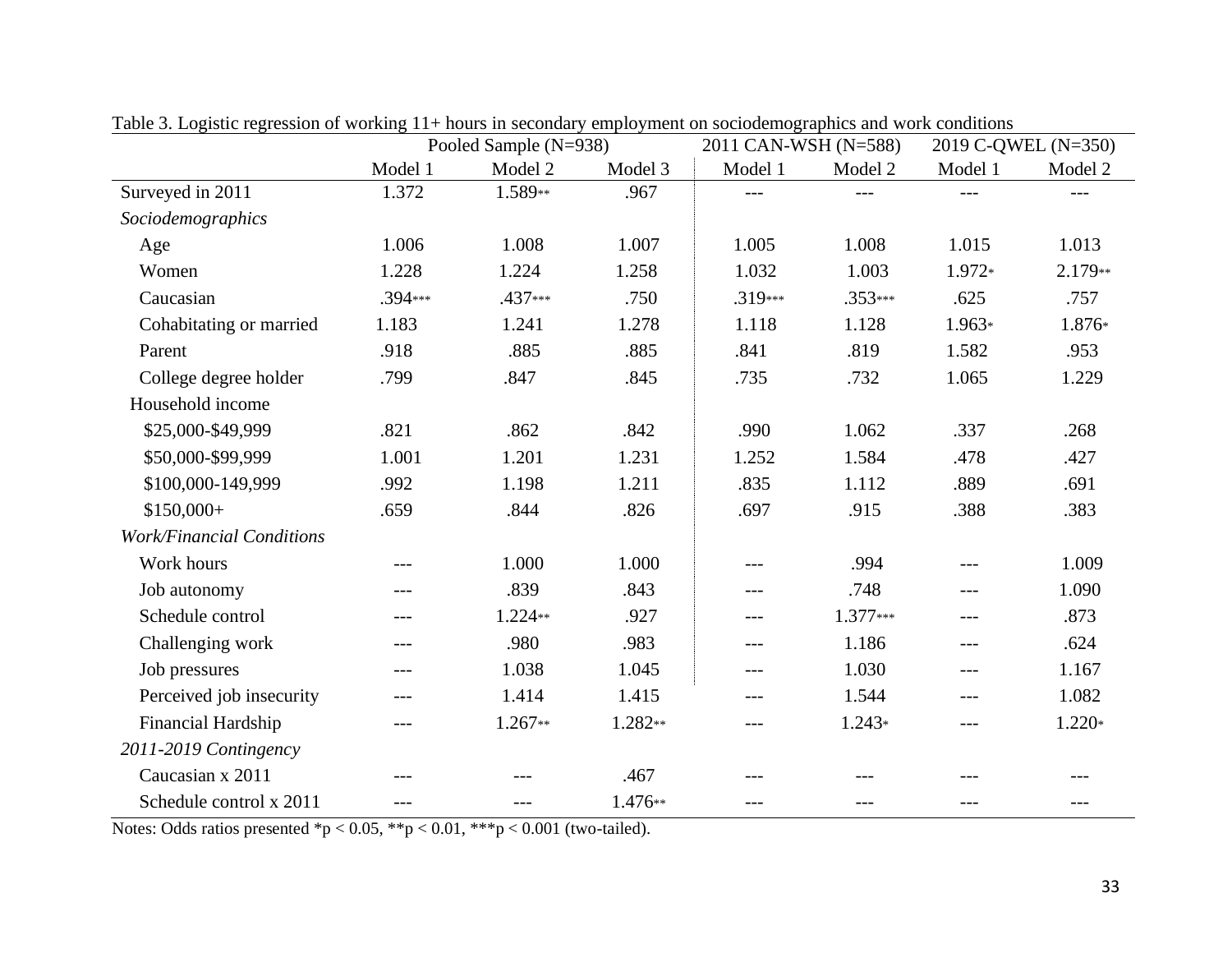|                                                     | Percentage |
|-----------------------------------------------------|------------|
| To earn extra income                                | 40.1       |
| I don't earn or work enough in my main job          | 22.6       |
| To pursue a favorite hobby/interest                 | 21.5       |
| To develop new skills                               | 5.5        |
| To have income in case my main job doesn't work out | 5.1        |
| Other reason                                        | 5.3        |
|                                                     | $100\%$    |

Table 4. C-QWEL workers' main reason for working multiple jobs (N=350)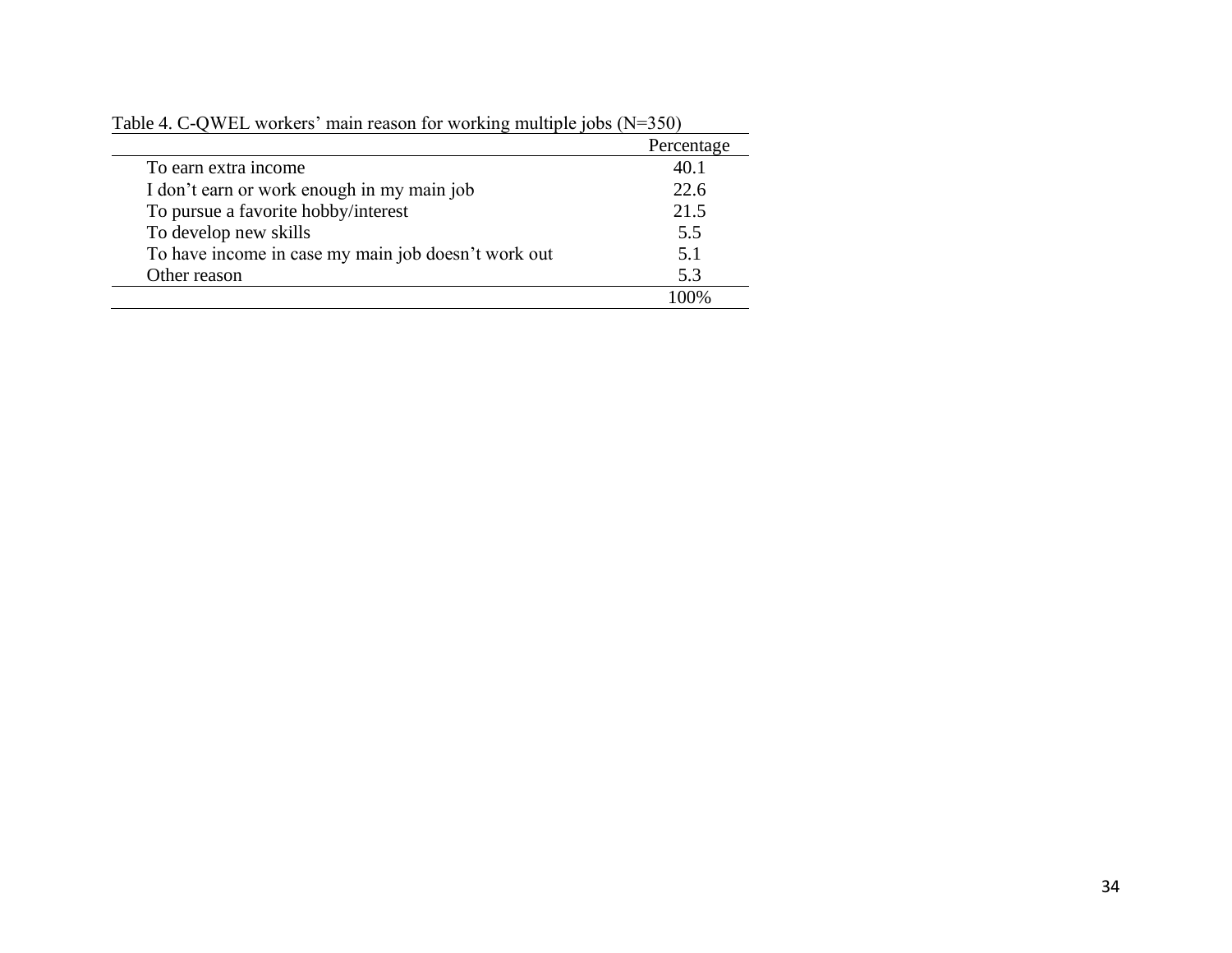

Figure 1. Predicted probability of working  $11+$  hours in additional job by schedule control and study (multiple jobholder subsample)

Notes. Predicted probabilities derived from a logistic regression model (Table 3, model 3) with control measures set to their respective mean or mode. 95% confidence intervals presented.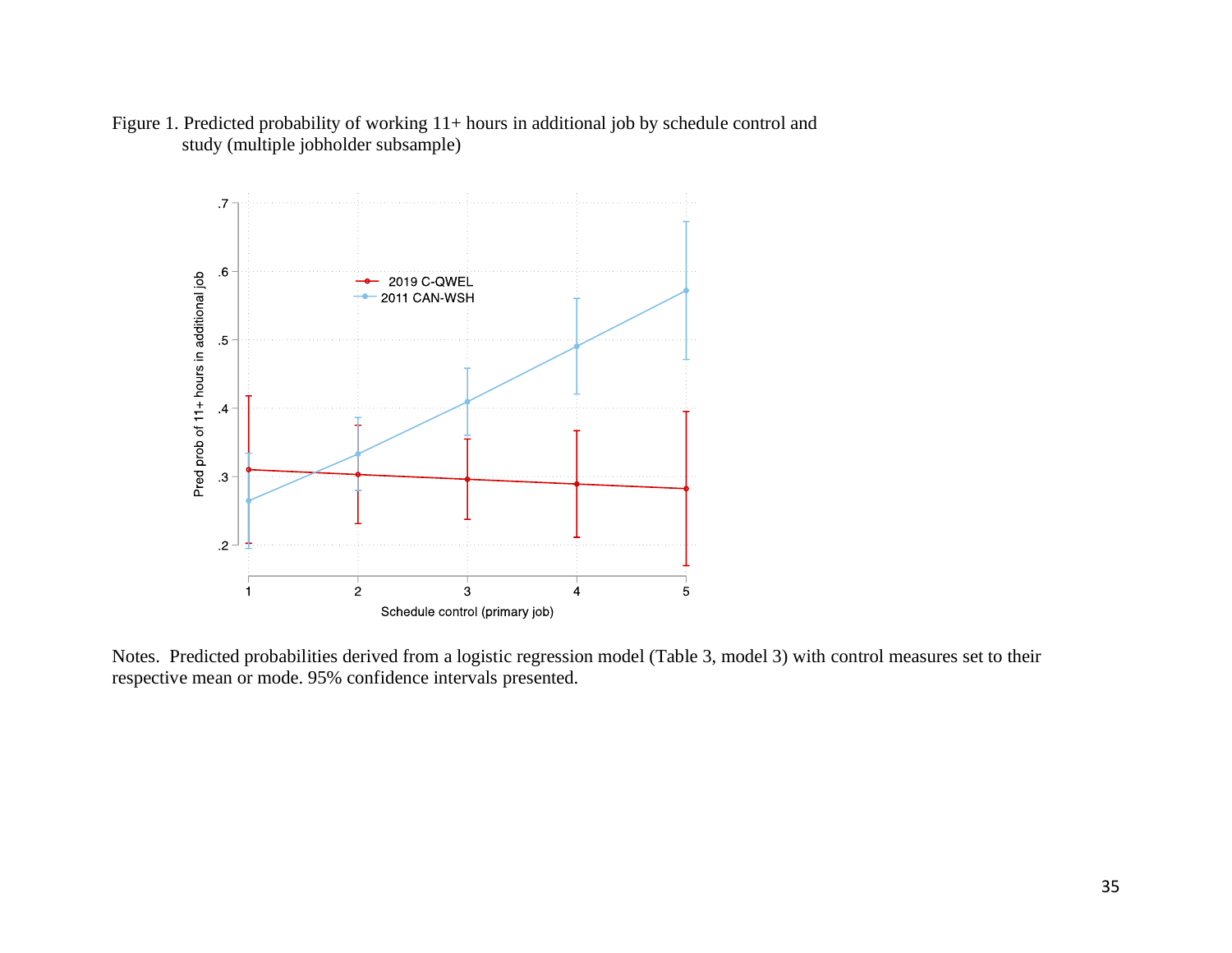## Supplementary data

#### Appendix A: CAN-WSH and C-QWEL Study controls

*Job autonomy*. C-QWEL and CAN-WSH respondents were asked the extent that they agree or disagree with the following statements: "I have the freedom to decide what I do on my job," "It is basically my own responsibility to decide how my job gets done," and "I have a lot of say about what happens on my job." Response choices are coded "strongly disagree" (1), "somewhat disagree" (2), "somewhat agree" (3), and "strongly agree" (4). I averaged responses to create the index; higher scores reflect more autonomy (CAN-WSH α=.78; C-QWEL =.78).

*Job pressures*. Three items assess pressure in the work role (Schieman, 2013). The items ask about the frequency of the following in the past three months: "Felt overwhelmed by how much you had to do at work?" "Had to work on too many tasks at the same time?" "The demands of your job exceeded the time you have to do the work?" Response choices are coded: "never" (1), "rarely" (2), "sometimes" (3), "often" (4), and "very often" (5). I averaged the items; higher scores indicate more job pressure (CAN-WSH  $\alpha$  = .78; C-QWEL  $\alpha$  = .88).

I use a continuous measure of C-QWEL and CAN-WSH respondents' main job work hours.

*Education* is dummy-coded as respondents with a college degree or higher (1) versus all other respondents (0). *Household income*. Respondents' household income for the year prior to the interview is modelled with a series of dummy categories: from \$25,000 or less (the reference category) to \$150,000 and higher. We use household income instead of personal income to better capture potential wealth constraints that may motivate taking on additional jobs; that is, relying only on personal income ignores the